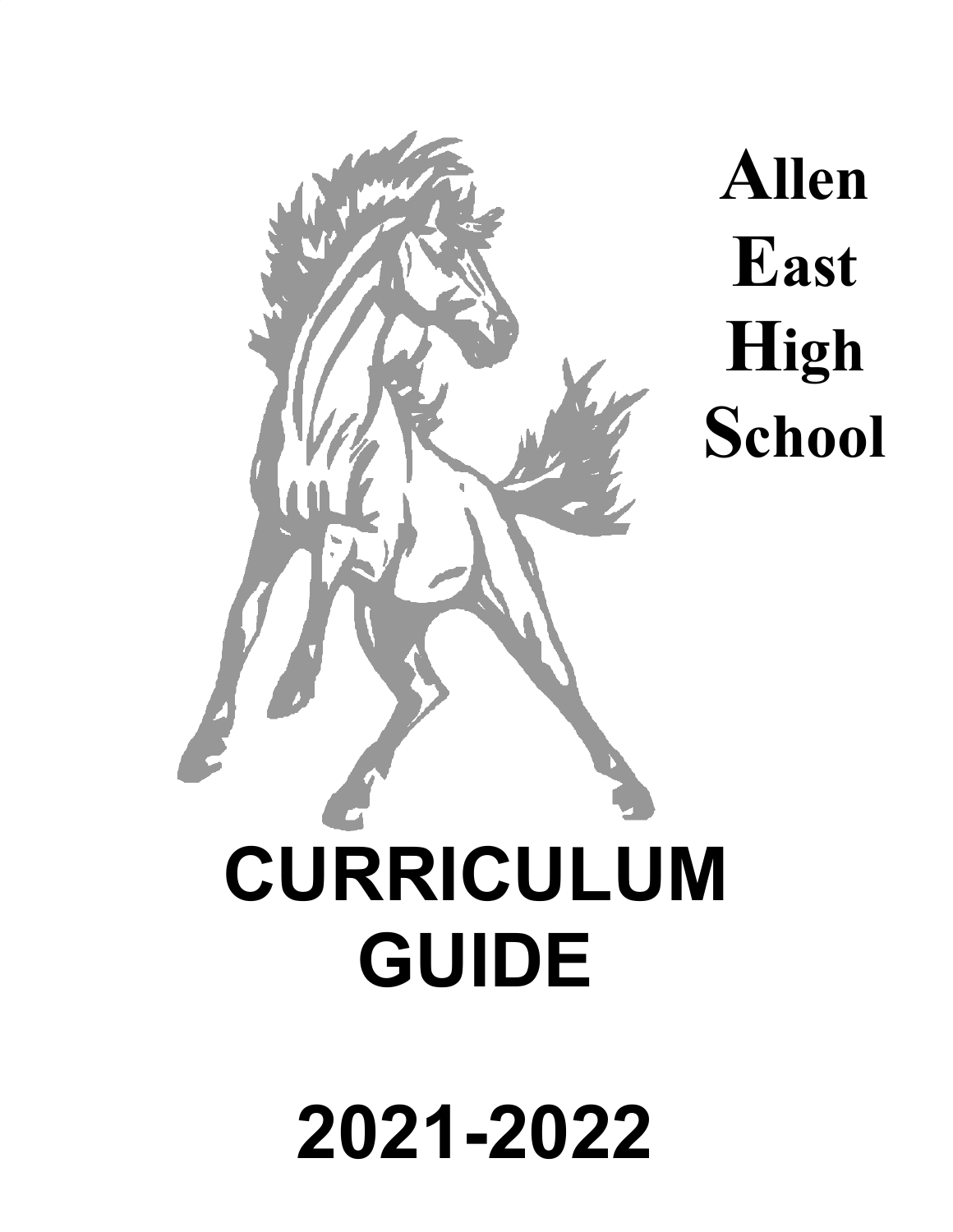#### **STATEMENT OF PHILOSOPHY**

It is essential that the students of today, the decision makers of tomorrow have a broad-based educational program, which will enable them to be productive in and adaptive to a rapidly changing society. Allen East strives to be a quality comprehensive high school by presenting a positive educational experience with purposeful instruction and a selection of subjects designed to challenge all levels of ability and interest.

The educational atmosphere at Allen East provides an interchange of communication between administration, faculty, students, and community. It strives to foster in each student a secure, positive self-image and a respect for the dignity and worth of all people and their traditions. The school environment helps to develop an individual with strong, sound convictions, and the ability to make judgements and independent decisions about personal goals.

The school provides opportunities so each student is able to respond constructively to challenges and is prepared to serve his peers, community and country. The school fosters an understanding and appreciation of the moral, cultural, physical, and social contributions and traditions of its students' heritage.

As responsible educators, we must be adaptive, constantly reviewing and updating our knowledge, teaching methods, and techniques in response to advancements in the fields of education and human understanding. To become educated is to adopt a commitment to continue learning throughout life.

#### **STATEMENT OF GOALS**

To implement its philosophy, the Allen East faculty and administration has set forth the following objectives:

1. To insure a solid educational program in fundamental studies for all students, the school provides:

a) Basic course requirements designed to develop practical skills in effective communication and numerical reasoning.

b) A foundation of skills and knowledge that will give students the potential to succeed in higher education and vocation.

c) Opportunities to develop physical skills and motor coordination.

d) Facilities for exploration and research.

e) A foundation in health habits beneficial to self and community.

- 2. To provide opportunities for students to gain skills in specialized areas, the school offers:
	- a) Elective and advanced courses.
	- b) A program designed to provide realistic job training.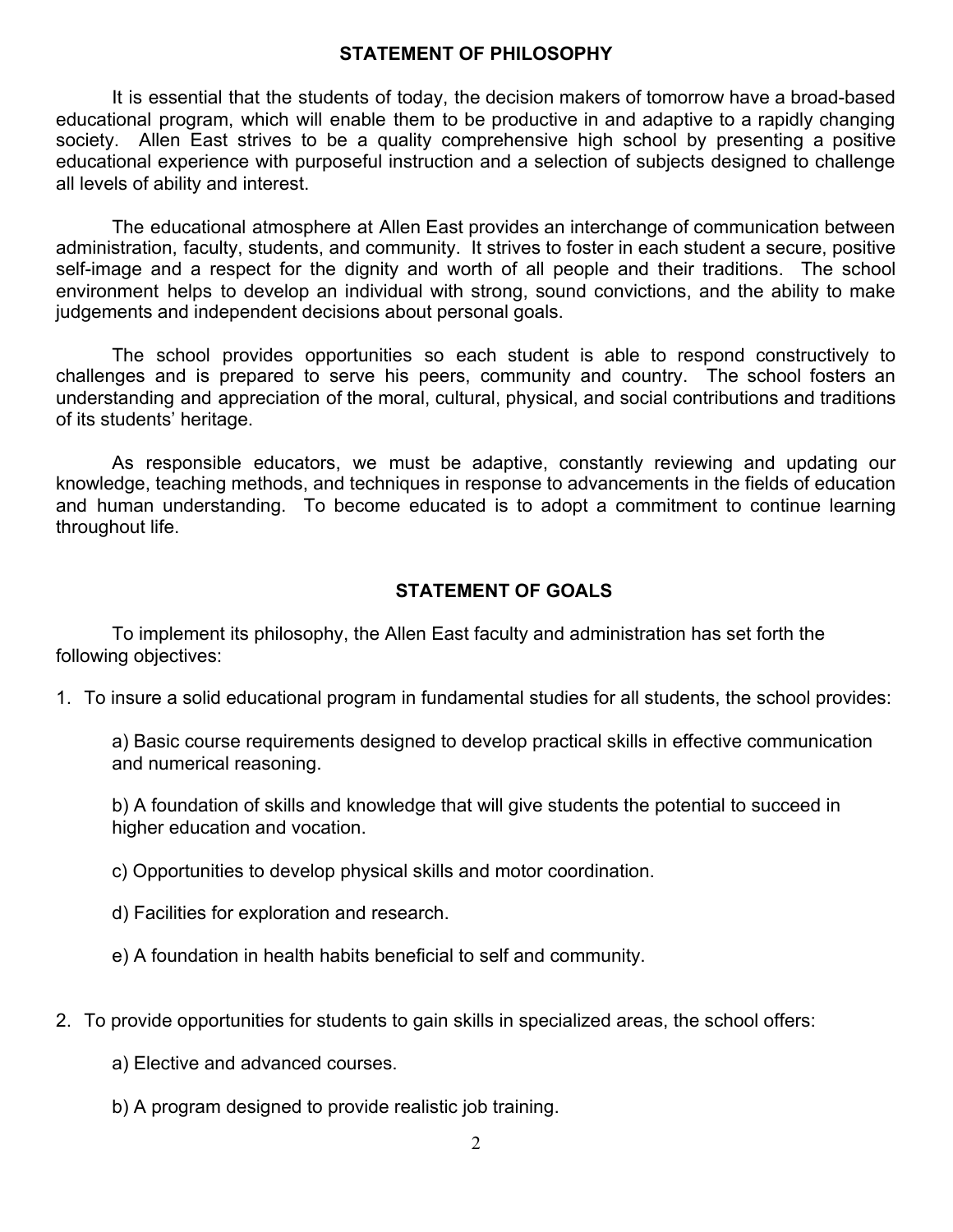c) A program designed to develop sound career decision making skills.

d) Opportunity to participate in training programs with other agencies and schools in the community.

- e) Specialized courses.
- f) A varied program in interscholastic athletics.
- g) A varied program in musical performance, competition and appreciation.
- 3. To promote aesthetic development, the school offers:
	- a) Opportunities for field trips.
	- b) Opportunities to participate in music, art, and drama programs.

c) Opportunities to view live theatre, film, and public broadcasting programs in the performing arts.

d) Opportunities to view creative talents of their peers.

e) Opportunities to participate with and view the artistic accomplishments of students throughout the district and county.

f) Courses designed to develop appreciation through exposure and analysis of the fine arts.

- g) Library-media-center materials that encourage students to pursue special interests.
- h) Opportunity to develop and express critical opinions concerning the fine arts.
- 4. To provide for individual differences, the school offers:
	- a) Opportunities for handicapped students to participate to the extent of the school facilities.
	- b) Opportunities for handicapped students with special talents and abilities.
	- c) Opportunities for students with special needs to develop to the best of their abilities.
	- d) Opportunities for students to choose from courses with different degrees of difficulty.
	- e) Opportunities for students to choose from courses with diversified skill demands.
	- f) Opportunities for students to be evaluated in different manners through their optimum means of performance.
	- g) Opportunities for students to be tutored in subject areas by peers and professionals.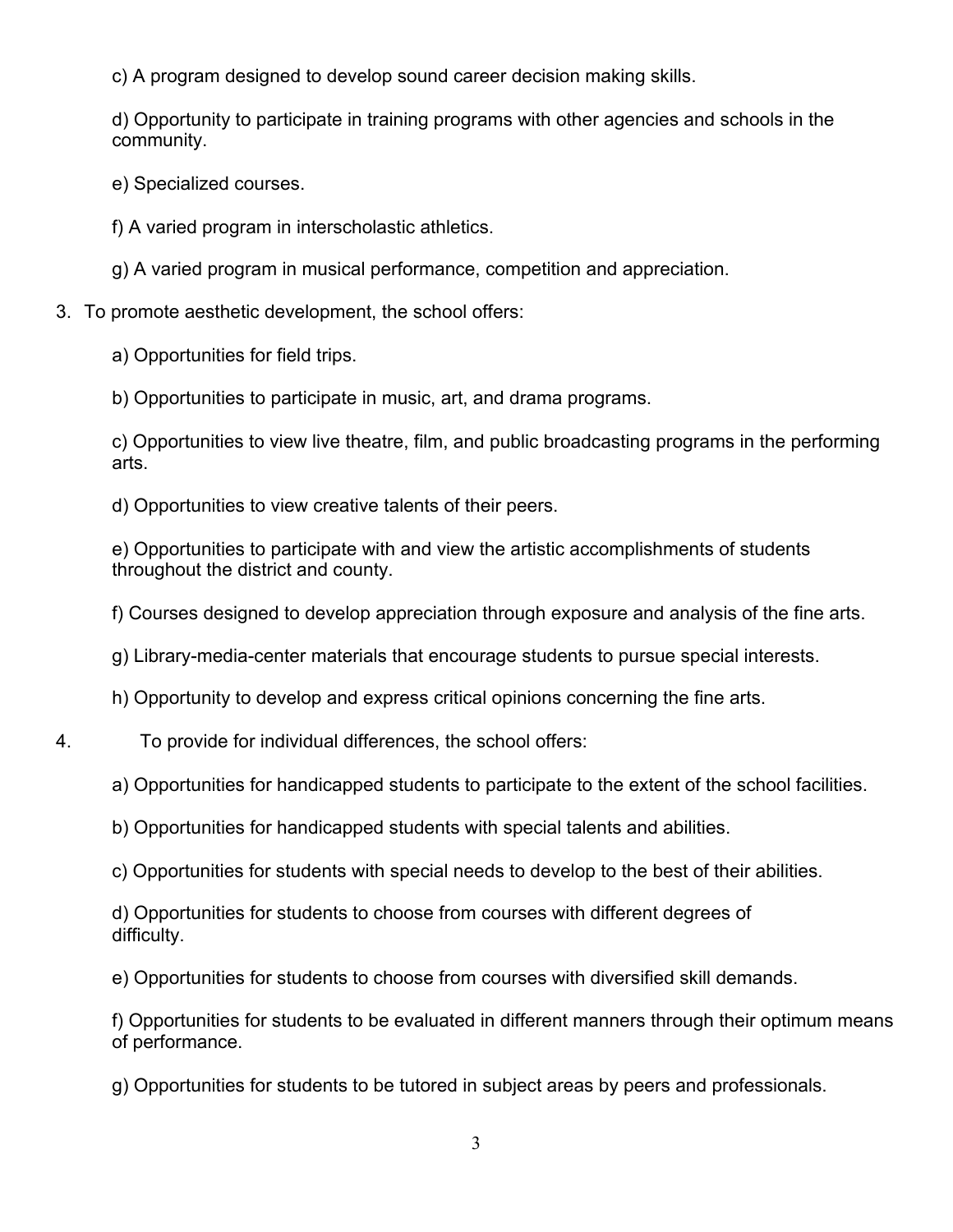h) Availability of homebound teachers when necessary.

5. To promote personal development and individual responsibility, the school provides:

a) Adequate testing program in ability, interest, and aptitude areas designed to aid students in vocational and educational choice.

- b) Vocational, occupational, and educational information.
- c) Courses in sociology.
- d) Career decision-making materials.

e) Courses designed to encourage independent thinking, goal-oriented decision making and independent problem solving.

f) Opportunities for student representation and expression in clubs and co-curricular activities.

- g) Social interaction and open communication between peers and staff.
- h) Group and individual counseling with peers and professionals.
- 6. To understand and appreciate American and world traditions, the school provides:
	- a) Courses designed to foster understanding of the diversity of American cultural background.
	- b) A student foreign exchange program.

c) Specific courses which emphasize political-social organizations and artistic accomplishments of all nations.

d) Specific courses which emphasize the cultural, social and physical structure of a country.

- e) Formal courses in American government and American history.
- 7. To encourage service in the school and community, the school provides:
	- a) Activities designed to encourage community-school involvement and participation.
	- b) Exposure to and participation in the decision-making processes of American society.
	- c) School organizations geared to foster community service.
- 8. To provide opportunities for students to participate in the educational process, the school offers:
	- a) Experience for students to assume roles of leadership in planning school activities.
	- b) Student council and government.
- 9. To provide for relevancy in the educational program, the school encourages the faculty to: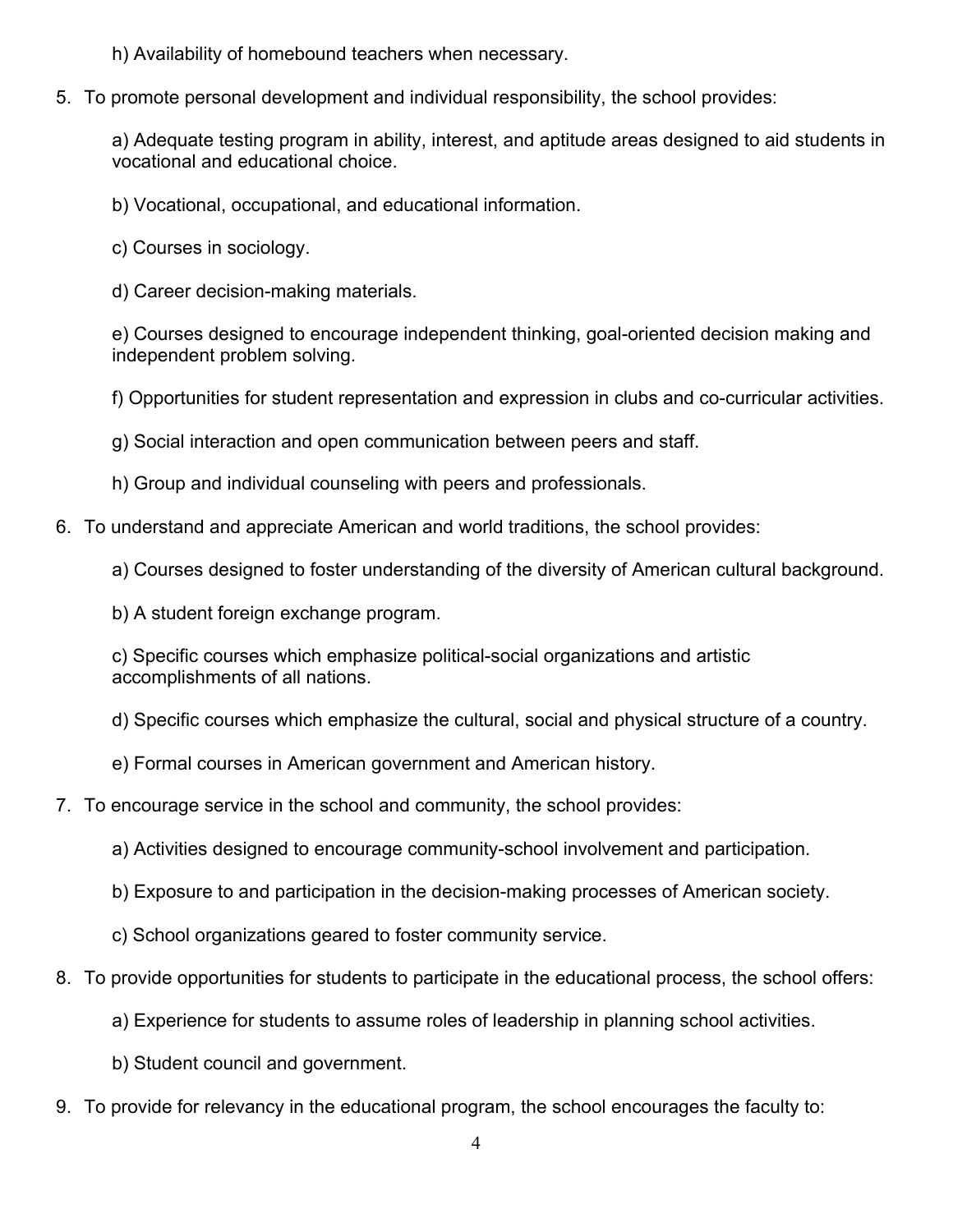- a) Participate in in-service programs.
- b) Be involved in school-community activities.
- c) Revise courses and school extra-curricular activities.
- d) Communicate with teachers in various subject areas.
- e) Vary the methods of presenting information and evaluating students.
- f) Confer with parents.

# **SCHEDULING INFORMATION**

# **GRADUATION REQUIREMENTS**

# **All Graduating Classes Minimum Credit Requirement**

Allen East students must obtain 20 credits in order to graduate. Included in these 20 credits must be: 4-English, 3-Social Studies, 4-Math, 3-Science, .5-Health, .5-Physical Education, and 5 electives.

# **Classes of 2022, 23 and beyond see attached sheet from ODE**

Students must also score 18 points on seven end of course exams, or earn a minimum of 12 points by receiving a State Board of Education approved industry credential or earn 13 points on Work Keys, or earn "remediation free" scores on the ACT test of English -18, Math -22, Reading 22. If a student fails to meet any of these requirements, they cannot participate in graduation ceremonies. **The state of Ohio may offer other alternative pathways for graduation. See your counselor to discuss those options, if available.**

# **OHSAA Eligibility**

Students must pass 5 credits in order to be eligible for extracurricular activities.

Courses with the advanced weight include Advanced English 10, AP History and any College Credit Plus.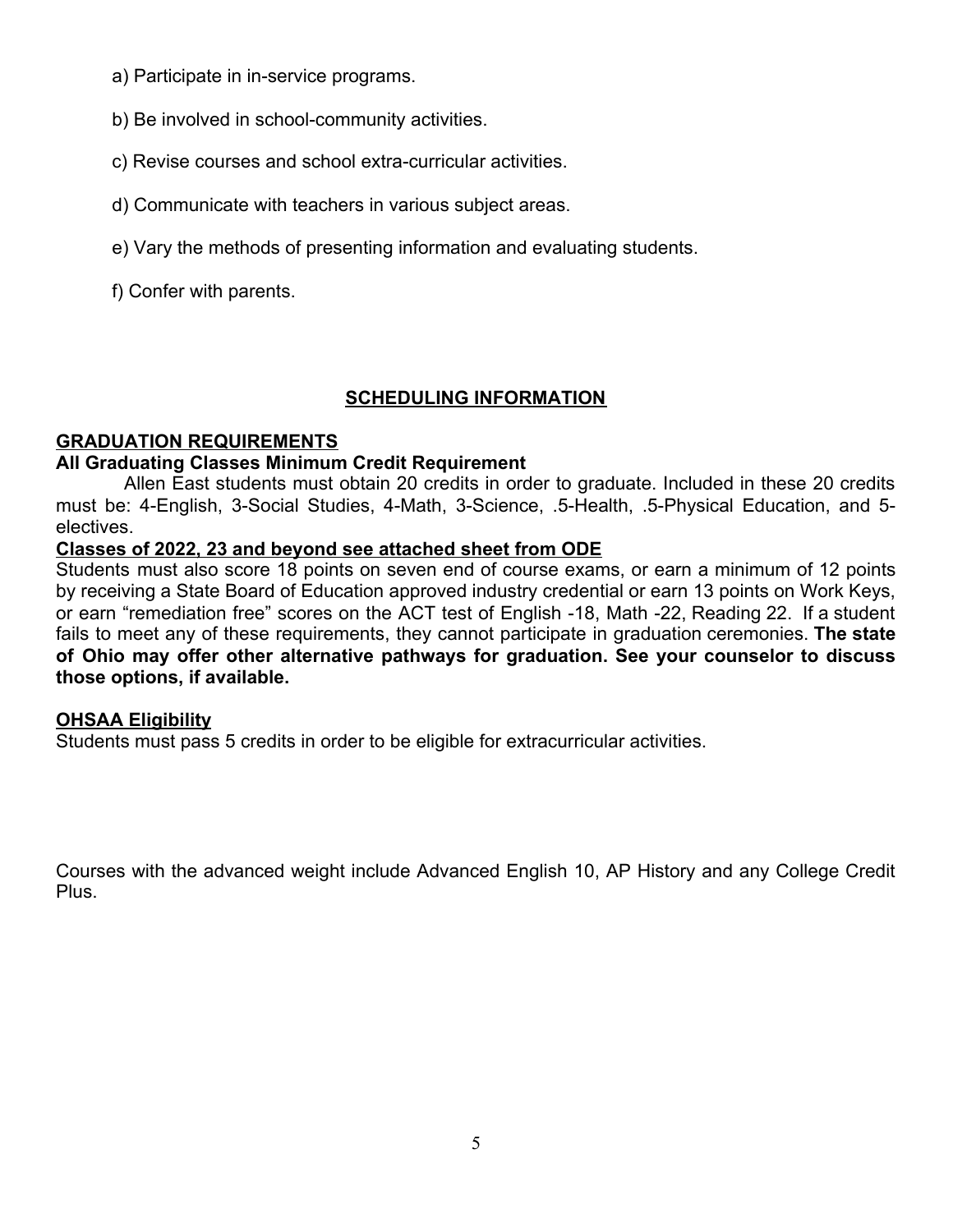# **CRITERIA FOR AWARDING THE DIPLOMA WITH HONORS**

# ● **Subject to change from the Ohio Department of Education or legislative action.**

Depending on whether a student is completing a college preparatory or career-technical education curriculum, honors diploma requirements differ slightly. The student must meet the requirements for the regular diploma plus criteria for honors listed below.

 The students who complete the college preparatory curriculum in high school must meet any seven of the following eight criteria:

- (a) four units of English
- (b) four units of Mathematics, including Algebra I, Geometry, Algebra II or equivalent and another higher-level course or a four-year sequence of courses that contain equivalent content
- (c) four units of Science, including two units of advanced science. Advanced science refers to courses that are inquiry--based with laboratory experiences and align with the 11/12th grade standards (or above) or with an AP science course, or with an entry--level college course (clearly preparing students for a college freshman--level science class, such as anatomy, botany, or astronomy).
- (d) four units of Social Studies
- (e) three units of one foreign language or two units each of two foreign languages
- (f) one unit of fine arts
- (g) maintain an overall high school grade point average of at least 3.5 on a four-point scale up to the last grading period of the senior year.
- (h) obtain a composite score of 27 on the American College Testing (ACT) tests or an equivalent composite score on the Scholastic Assessment Tests SAT test of 1280

 Students that complete an intensive career-technical education curriculum in the high school must meet any nine of the following ten criteria.

- (a) four units of English
- (b) four units of mathematics, including algebra, geometry, algebra II or equivalent and another higher-level course or a four-year sequence of courses that contain equivalent content
- (c) four units of science, including two units of advanced science
- (d) four units of social studies
- (e) two units of a foreign language
- (f) four units of Career-Technical minimum. Program must lead to an industry recognized credential, apprenticeship or be part of an articulated career pathway which can lead to post secondary credit.
- (g) Complete a field experience and document the experience in a portfolio specific to the student's area of focus
- (h) maintain an overall high school grade point average of at least a 3.5 on a 4.0 point scale up to the last grading period of the senior year
- (i) Develop a comprehensive portfolio of work based on the student's field experience or a topic related to the student's area of focus that is reviewed and validated by external experts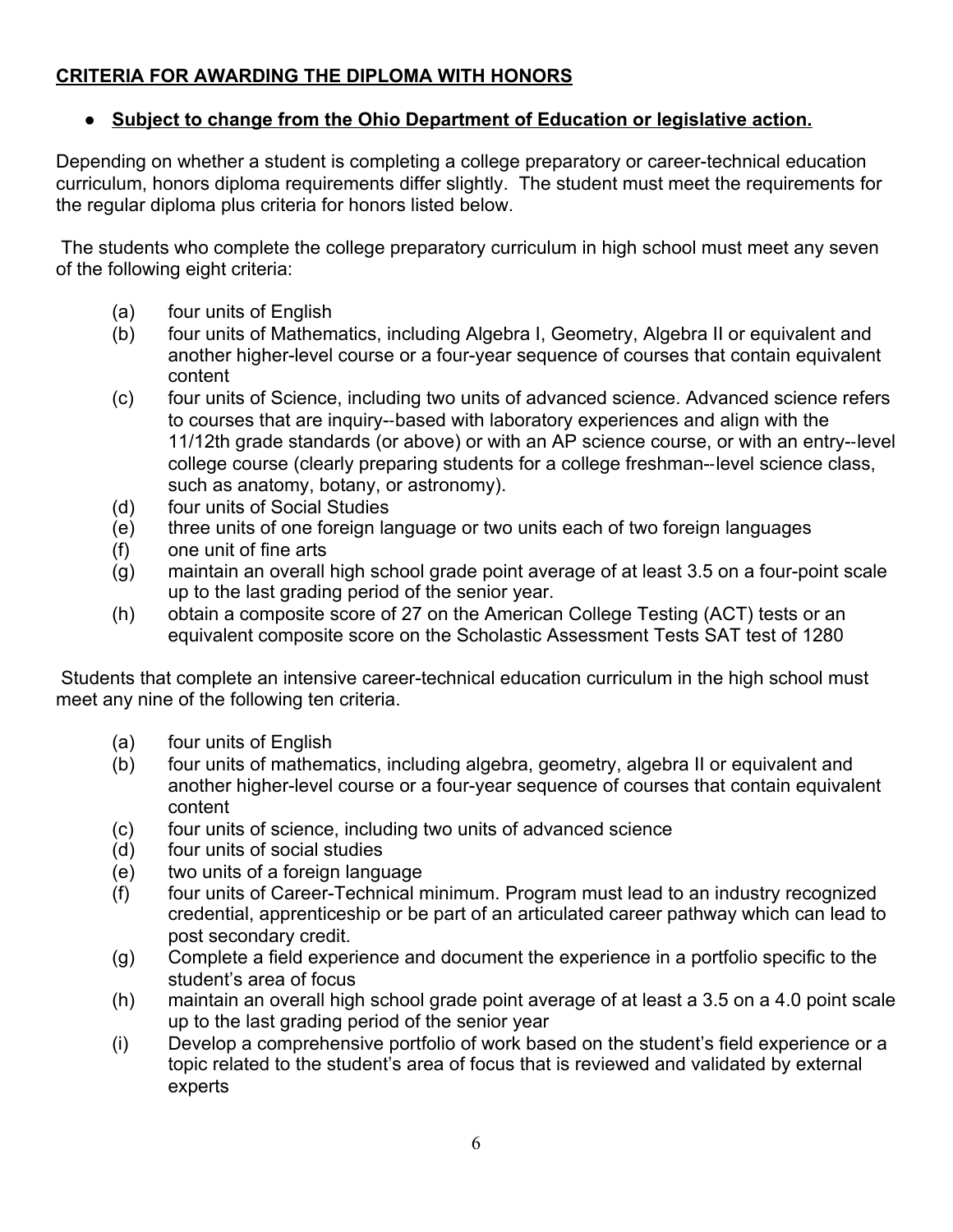(j) obtain a composite score of 27 on the ACT tests or an equivalent composite score on the SAT test of 1280 or WorkKeys 6 on reading for information and 6 on applied math

# **Schedule Adjustments**

It should be understood by parents and students that when registering for course work, students place an obligation upon the school administration to accommodate the courses requested, to staff them with qualified and certified teachers, and to provide adequate textbooks and materials. It is impossible to maintain acceptable class size balances when many requests for schedule changes are honored. A practice of schedule adjustments undermines the effectiveness of the school's computer operations and is financially irresponsible use of certified and non-certified staff time. Students are encouraged to make realistic course selections based upon teacher recommendations and actual classroom performance.

A student may drop or add a full year course within the first ten days of the school year. A full year course **cannot** be dropped for half credit at the semester. A semester only course can be dropped/added within the first ten days of the beginning of the semester. Any dropped courses after that time will result in a "WF" withdrawal failing on the student transcript.

#### **College Credit Plus Courses**

Some courses may require a minimum of ten students to be enrolled to have the course. If ten students are not enrolled, the course will be cancelled for that semester. This is at the discretion of the university providing the transcripted credit.

# **APOLLO JOINT VOCATIONAL SCHOOL**

#### **Admission Requirements:**

All applicants must meet individual program criteria in addition to the following general admission requirements:

#### **Unconditional Admittance:**

A minimum of eight (8) total credits in academic courses required by the State of Ohio for a high school diploma (commonly known as the Ohio Core), consisting of: Two (2) English credits, two (2) Math credits, one (1) Science credit, one (1) Social Studies credit, and two (2) additional state required courses.

Summer school credits earned after the end of the tenth grade count towards admittance, as long as the local school records the credit on the student transcript no later than one week before the opening of the Apollo high school year.

**Technical Preparation (Tech Prep) Programs:** All Apollo programs are Tech Prep, but students can decide what is best for them, whether it is going right to work or continuing their education after high school graduation. These students would enroll in a two or four year college immediately after graduation realizing that an associate degree (or more) would probably be required for a job in their desired field.

**College Credit:** Apollo has signed agreements with several colleges which have agreed to grant actual college credit for some courses offered at Apollo in Career Tech programs. This gives students a head start if they choose to go on to college after graduation.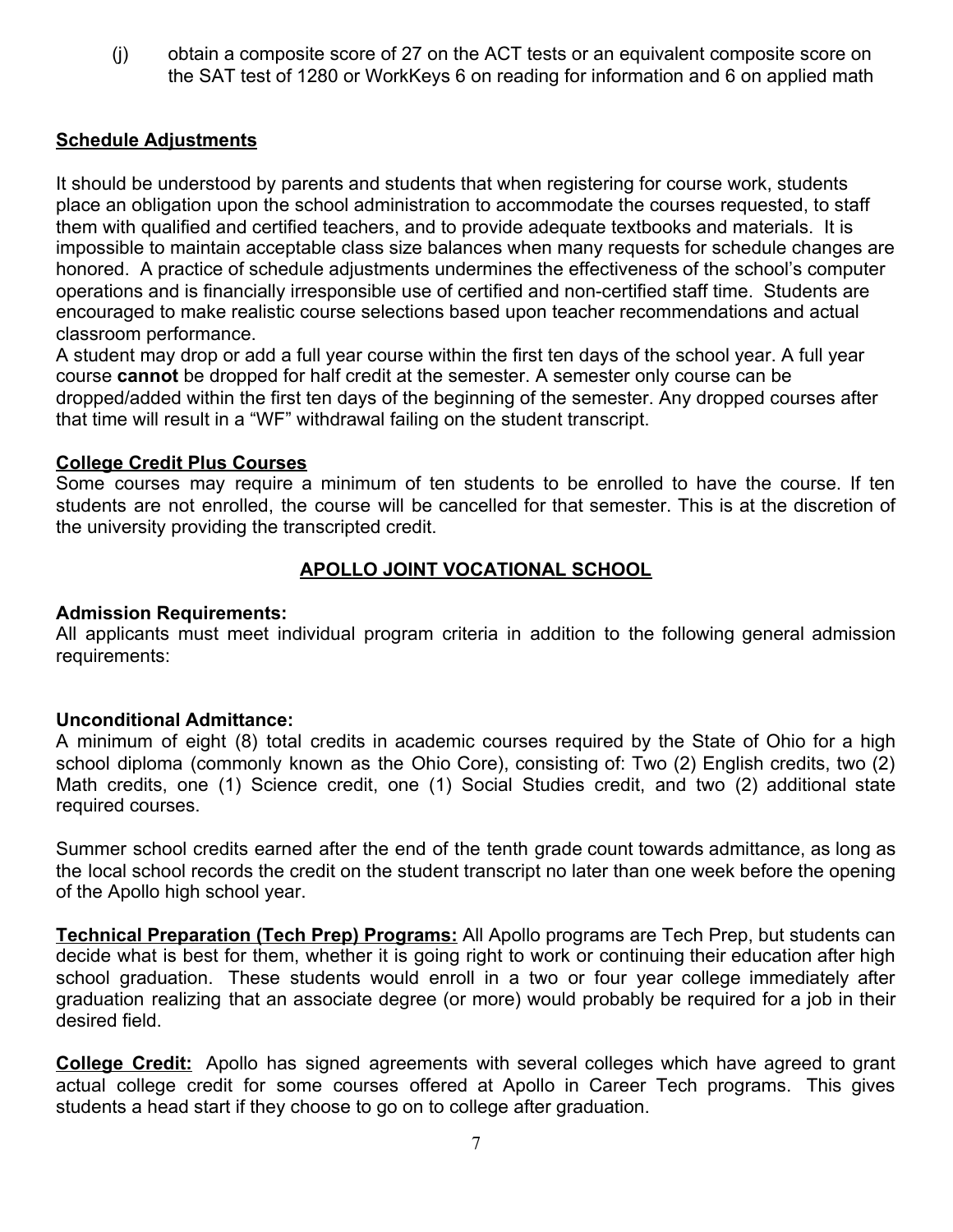**Admission Standard:** Students need: 2 credits English, 2 credits math, 1 credit science, 1 credit social studies and two additional state required courses for graduation (8 of 16, six defined)

Apollo offers 21 programs for high school students in which students earn 3 credits for their program. (Students also earn academic credits at Apollo.) The number of Industry Recognized Credentials that students can earn vary by program. Some industry credentials can be earned in the first year of a program and in the second year of a program.

Automated Manufacturing Technology Firefighting Technology Automotive Collision Technology Floral Design Interiors Automotive Technology Health Sciences Building and Renovations Multimedia Technology **Carpentry** Print & Graphics Computer Information Support Spa & Esthetics Technology (Seniors Only) Construction & Equipment Technology Sports Fitness & Exercise Science **Cosmetology** Welding and Fabrication Culinary Arts Early Childhood Education Electrical Systems Technology

#### *COUNSELOR RECOMMENDED PROGRAMS*

Career Explorations – Sophomores only (4 Credits-minimum) Career Based Intervention – Must have job/transportation

# **Pre-College**

Include as many as possible of the following courses:

| Algebra I     | <b>Biology</b>                                |
|---------------|-----------------------------------------------|
| Algebra II    | Chemistry                                     |
| Geometry      | <b>Physics</b>                                |
| Advanced Math | Foreign Language (two years in same language) |
| Calculus      | Computers                                     |

Follow carefully the new standards for admittance the state universities are following.

Read the following course descriptions carefully and choose wisely.

Take courses, which will benefit you and go along with the plans that you have for the future.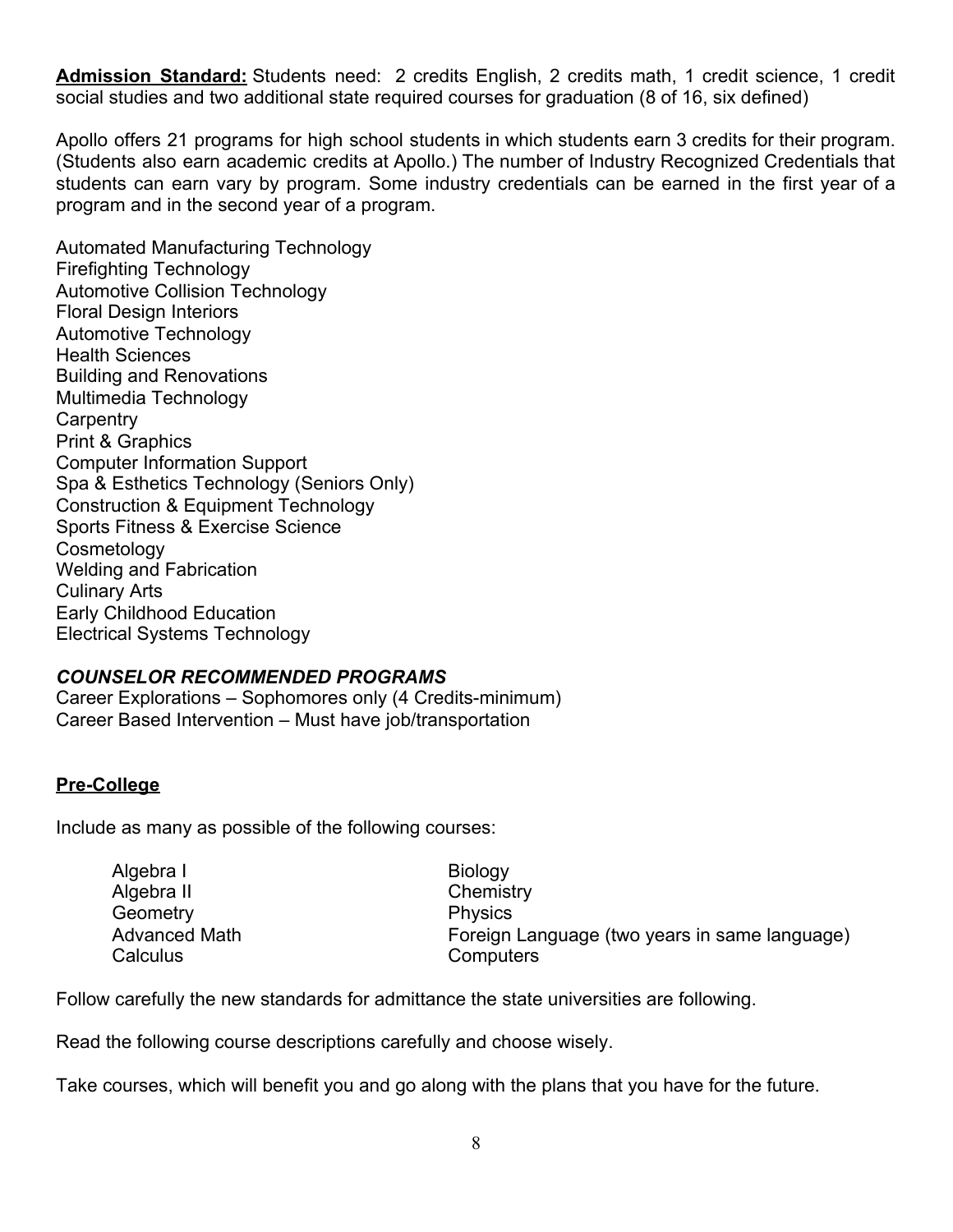In planning your schedule, consult with your counselor on course selections and career study in general. Invite your parents to help you in your planning. Consult your counselor at least once a semester to keep your permanent record up to date and your credits in order.

Allen East students can participate in College Credit Plus Options provided by area colleges. This is where students can take college classes while attending high school. If you are interested in this program it is important that you notify the guidance office/student affairs director prior to April 1, to complete the required forms. Failure to do so will result in the ineligibility of the student to participate in the program during the following academic year without the permission of the district superintendent.

Allen East does allow students to participate in Credit Flexibility. Students must submit a proposal to the principal prior to starting a course/program. The principal/committee establishes procedures for granting flexibility credit.

# **COURSE DESCRIPTIONS**

# **English**

#### **English 9 – Fundamental Language Skills and Introduction to Literature: 1 credit**

This course develops the basic writing skills in describing, narrating, explaining, and letter writing. Emphasis is placed on sentence structure and identification of the parts of speech. This phase of the course is divided into categories of writing skills, studying, test-taking skills and thinking.

This course is an introduction and study of the literary types of practical literary terminology such as short story, poetry, drama, character, irony, simile, metaphor, symbol and stereotype.

The student is expected to meet the following objectives:

Composition:

- 1. Construct a grammatically correct sentence.
- 2. Identify the parts of speech.
- 3. Recognize and understand sentence structure.
- 4. Punctuate writing correctly.
- 5. Write well-organized and developed paragraphs.
- 6. Use correct spelling.

Literature:

- 1. Apply universal themes to personal situations.
- 2. Recognize and be able to use literary terminology.
- 3. Read outside of class and report to the instructor.
- 4. Develop an introductory knowledge of Shakespeare.
- 5. Complete the study of an assigned novel.
- There will be mid-term and final examinations.

There may be online magazine and paperback book fees.

# **English 10 – Composition and Literature: 1 credit**

English 10 is divided into two essential areas. The composition section is designed to demonstrate a competency in expressing and developing ideas in persuasion, description, exposition, and narration. The literature section is a more extensive study of drama, short story, non-fiction and poetry. Emphasis will be placed on how to read and analyze literature and the author's purpose in writing.

The student is expected to meet the following objectives: Composition: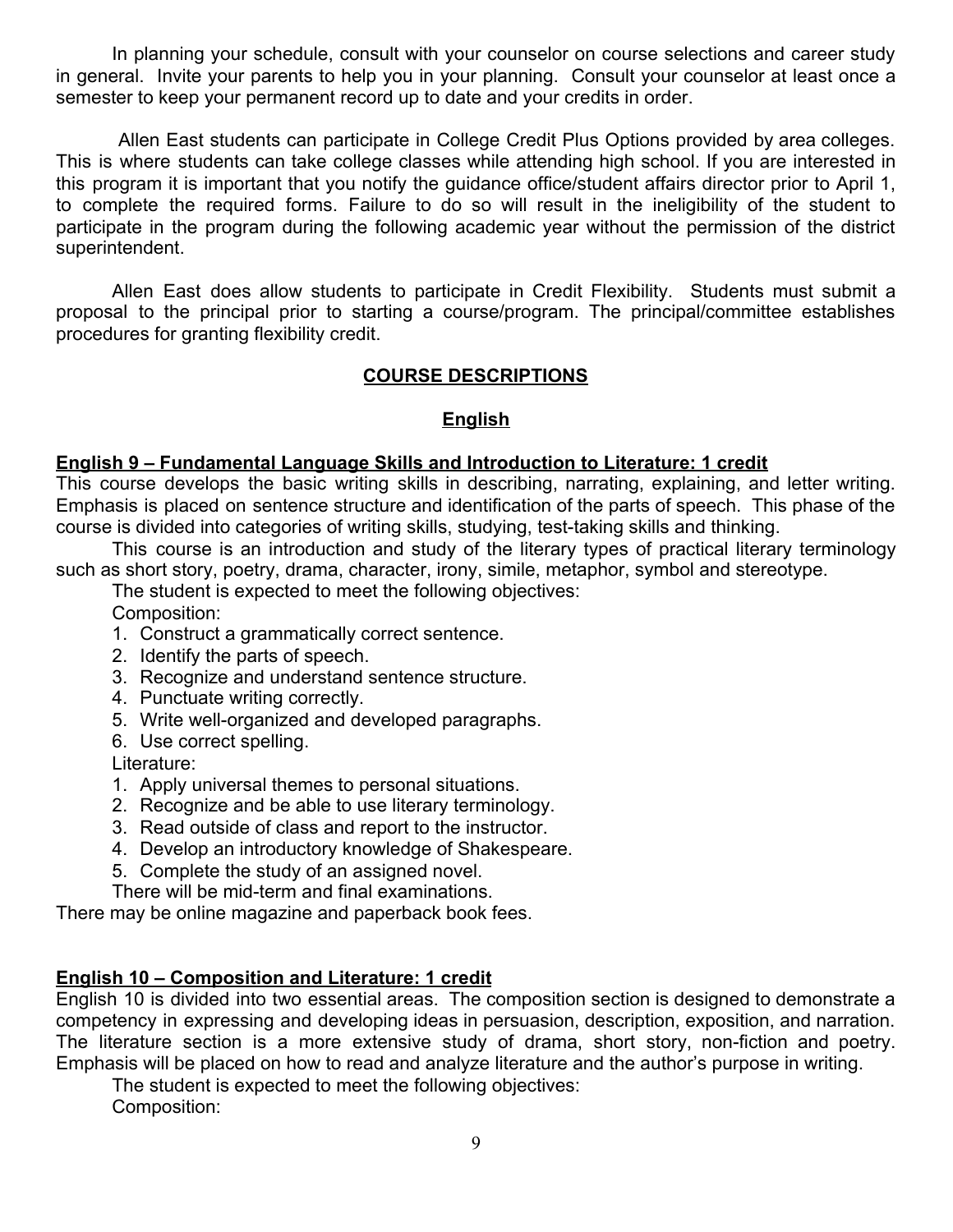- 1. Listen attentively and skillfully in order to follow directions.
- 2. Write well-organized, well-developed, controlled paragraphs culminating essay writing.
- 3. Improve spelling and vocabulary usage.
- 4. Identify and use a variety of sentence structures.
- 5. Identify and use grammatically correct sentences.
- 6. Make meaning clear by punctuating correctly.

7. Use sound reasoning when expressing opinions.

- Literature:
- 1. Understand the author's purpose.
- 2. Understand literary terms as they apply to written work.
- 3. Understand implications and draw inferences about literature and real life.
- 4. Distinguish fact from opinion and reality from fantasy.
- 5. Analyze major literary works by producing written compositions.
- 6. Become acquainted with research techniques and complete a mini-research paper.
- 7. Know the base plot of a Shakespearean play.
- 8. Complete the study of an assigned novel.
- 9. Verbally express ideas by doing a presentation.
- There will be mid-term and final examinations.

There may be online magazine and paperback book fees.

# **English 10 Advanced: 1 Credit: Teacher recommendation**

This course is designed to challenge students who have already displayed significant mastery of skill in reading comprehension and written comprehension on the freshman level. Students in English 10, who would like to earn the honor of "advanced", must contract with the English 10 teacher to complete assignments additional to and independent of the regular English 10 coursework. Assignments may include, but will not be limited to: advanced reading, comparing/contrasting novels, analytical writing, creative writing, and independent study. Advanced English 10 is conditional on recommendation from English 9 teacher.

# **English 11 – Survey of American Literature: 1 Credit**

This course introduces the student to American authors. Primary studies center around authors and historical periods as they are related to the literature being studied. Emphasis is placed on the student being introduced to and recognizing the skills of literary analysis.

The student is expected to meet the following objectives:

Composition:

- 1. Increase and improve vocabulary.
- 2. Expand verbal and written skills.
- 3. Write a literary paper analyzing plot, theme, character, or symbolism.
- 4. Continue developing research techniques and produce a research paper.
- 5. Construct grammatically correct compositions.
- 6. Develop essays through description, persuasion, exposition and narration.
- 7. Continue developing creative writing techniques

Literature:

- 1. Recognize major American literary philosophies and ideas.
- 2. Apply writer's universal ideas to modern society.
- 3. Demonstrate an understanding of the literary genres and the more complex literary techniques.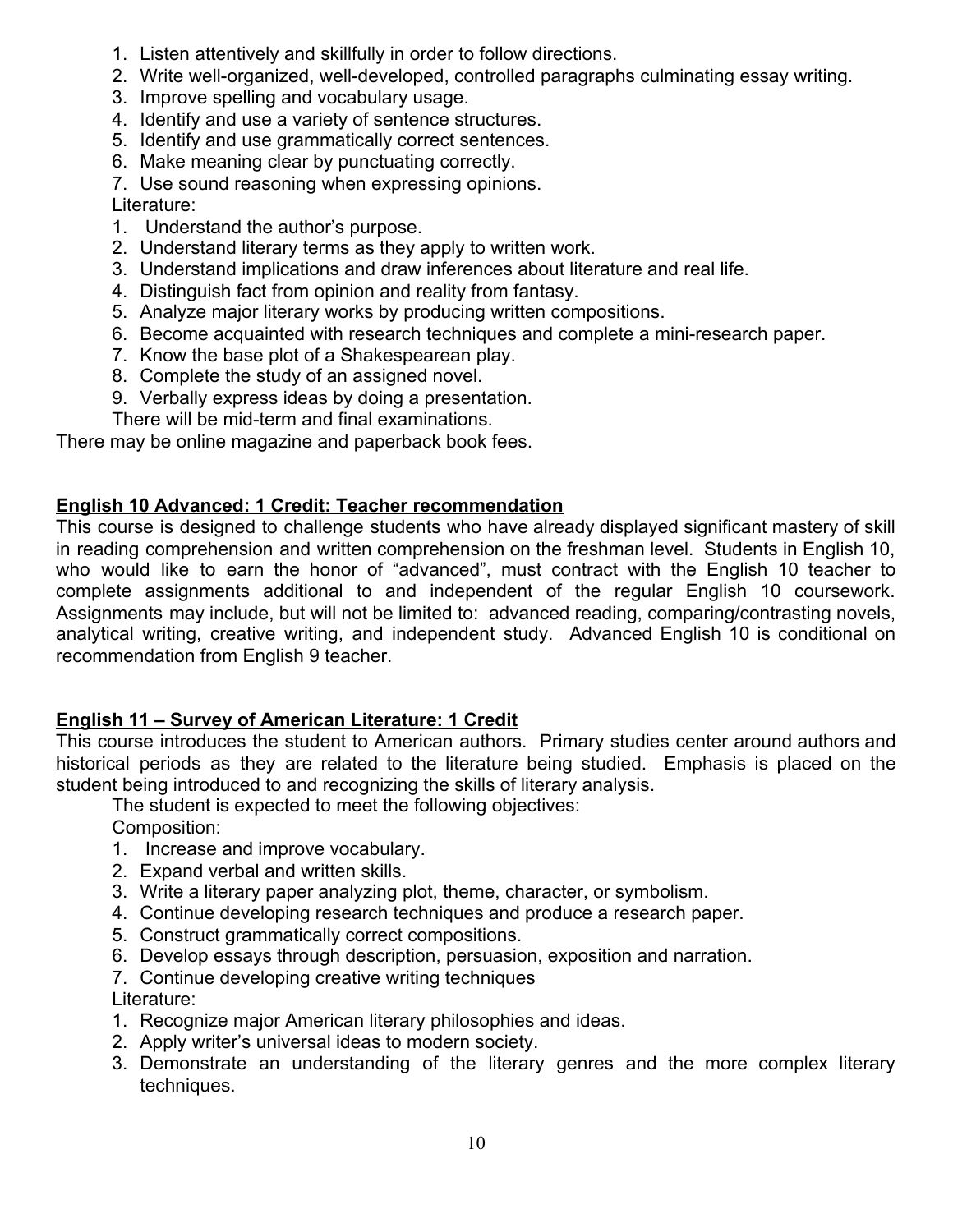- 4. Understand the relationship between literature, politics, and society of the various time periods.
- 5. Use sound reasoning in expression.
- 6. Complete the study of assigned novels and/or drama(s).

There will be mid-term and final examinations.

There may be online, workbook and paperback book fees.

# **English 12 – Survey of British Literature: 1 Credit**

In addition to continuing composition and vocabulary skills, this course introduces the student to outstanding British writers. This course is a survey of the development of British literature from its beginnings to modern and contemporary eras. The major British authors will serve as a basis for examining the historical and literary development of European thought and values. Works will include nonfiction, essays, plays, short stories and novels. Outside reading will be required.

The student is expected to meet the following objectives:

Composition:

- 1. Demonstrate an increase and improvement in vocabulary.
- 2. Increase writing proficiency.
- 3. Write well-developed essays on a variety of creative, descriptive, and expository topics.
- 4. Write a well-developed research paper utilizing numerous sources.
- 5. Demonstrate an effective use of grammar in both writing and speaking. Literature:
- 1. Use skills in analyzing and interpreting literature.
- 2. Analyze major literary works through class discussion, testing, and critical papers.
- 3. Relate the beliefs of a literary and historical period in English history to the literature being studied.
- 4. Engage in independent reading of major writers beyond class requirements.
- 5. Understand the relationship of an author's life and era to his work.
- 6. Improve comprehension of literary themes.
- 7. Interpret literature as it reflects society, the human condition, man, and his beliefs.
- 8. Understanding the drama of Shakespeare's plays.
- 9. Complete the study of assigned novels.

There will be mid-term and final examinations.

There may be workbook and paperback book fees.

# **Film Appreciation and Analysis: 1 Credit**

Students will watch and reflect on movies in a new way. They will learn to analyze and discuss film through careful examination of character, plot, theme, setting, lighting, dialogue, special effects, etc. Topics covered: film history, genres, screenplay-writing, critique writing, etc.

# **Mystery, Myth and Magic: 1 Credit**

Students will examine folklore in many of its different forms (myths, legends, epics, beliefs, rituals, and festivals). The course will emphasize the Hero's Journey as it is presented in literature, television, film, comic books, video games, etc. Topics covered: the monomyth, archetypes, creative writing, analytical writing, etc. Fee: \$6.00 Paperback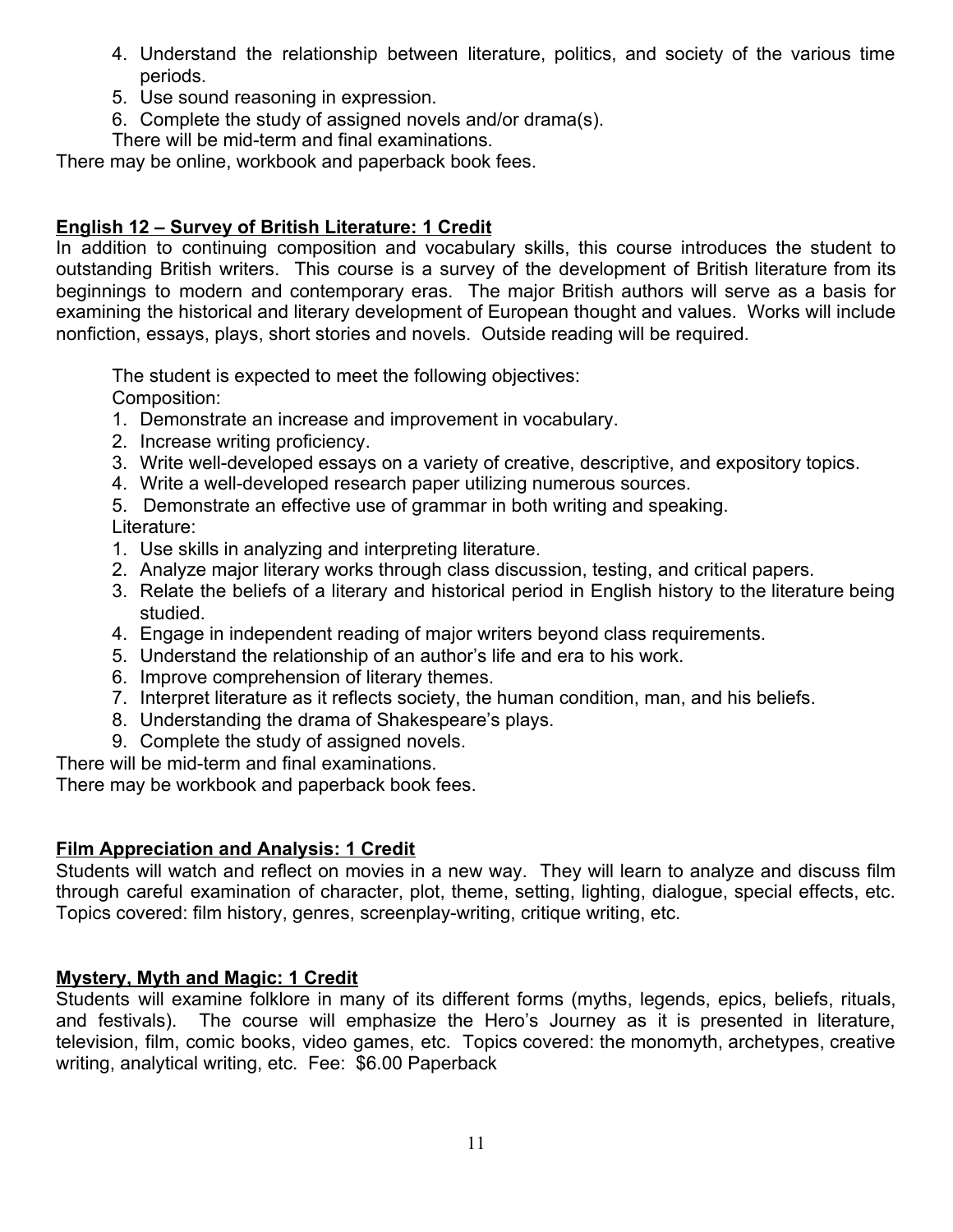# **Sports and Culture: 1 Credit**

Students will study American culture through our love of athletics. Topics covered: sports history, great athletes, social issues in sports, sports writing, sports themes and parallels in life, etc.

# **BGSU ENG 2010: Introduction to Literature. BGSU Admission requirements. CC+ course.**

Various thematic topics. Introduction to literary and textual study with attention to various forms of fiction, nonfiction, drama, poetry, and to essential literary terminology and practice. Extensive expository writing. Prerequisite for most 3000- and 4000-level ENG courses.

# **BGSU Writ 1110: Seminar in Academic Writing. BGSU Admission requirements. CC+ course.**

Provides a theoretical and practical foundation for college writers and lays important groundwork for future academic reading and writing experiences. This workshop-based course explores diverse intellectual practices associated with effective writing, including analyzing and producing genres, investigating individual writing processes, and reflecting on one's learning with an eye toward transferring writing knowledge to new situations. Students explore and experience how writing works in worlds they inhabit by composing digital, visual, and narrative expository arguments. Students are encouraged to have significant essay writing experience before enrolling. By University Writing Program Placement. ABC/No credit.

# **BGSU COM 1020: Intro to Public Speaking. BGSU Admission requirements. CC+ course.**

Basic principles of public speaking. Focuses on informative and persuasive speaking in both extemporaneous and impromptu styles. Emphasizes adapting to diverse audiences, reducing communication apprehension, presenting in varied contexts, outlining and organizing speech preparation content and using technology effectively.

#### **BGSU COM 1120: Seminar in Research Writing. BGSU Admission requirements. CC+ course.**

Builds on foundational understandings of academic reading and writing with a focus on inquiry-based writing. By engaging a range of writing tasks, both informal and formal, students pursue person- and library-based research writing that has meaning to them personally. Students also continue to build confidence as readers, writers, and critical thinkers, adding their voices to ongoing conversations. Using a workshop approach, students practice strategies for representing, through reflective writing, their research and composing processes to a range of audiences. ePortfolio based. Placement through University Writing Program online pre-screening **or** prior credit for WRIT 1110. Graded ABC/No Credit.

# **Agricultural and Environmental Systems Course Descriptions (High School)**

# **Agriculture, Food and Natural Resources**

Subject Code: 010105

This first course in the career field is an introduction to Agricultural and Environmental Systems. Students will be introduced to the scope of the Agricultural and Environmental Systems career field. They will examine principles of food science, natural resource management, animal science &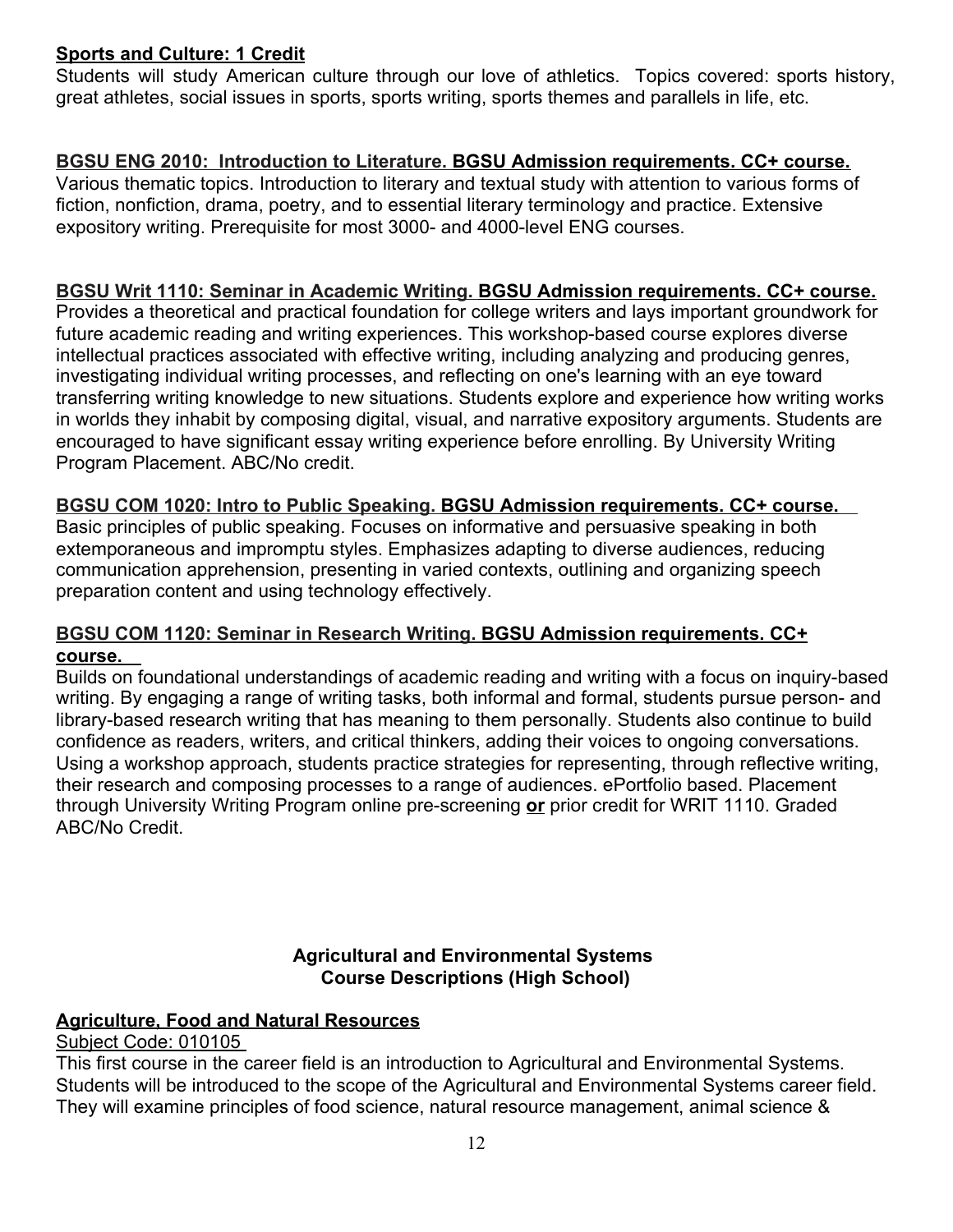management, plant & horticultural science, and power technology. Students will examine the FFA organization and Supervised Agricultural Experience programs. Throughout the course, students will develop communication, leadership and business skills essential to the agriculture industry. This course requires membership and participation in the FFA Organization and will entail a course fee to cover costs of dues and project consumables. 9th grade. Course Fee: \$47

# **Animal and Plant Science**

# Subject Code: 010125

Students will apply knowledge of animal and plant science to the agriculture industry. They will be introduced to the value of production animals relative to the agricultural marketplace. Students will engage in animal classification and selection, body systems, along with animal welfare and behavior in relation to the production of animals. Students will learn principles of plant anatomy and physiology, and the role of nutrition, deficiencies and growing environment on plant production. Throughout the course, business principles and professional skills will be examined. This course requires membership and participation in the FFA Organization and will entail a course fee to cover costs of dues and project consumables. 10th/11th grade. Course Fee: \$47

# **Mechanical Principles**

#### Subject Code: 010120

Students will engage in many mechanical principles production systems. They will learn electrical theory, design, wiring, hydraulic and pneumatic theory, along with metallurgy in relation to hot and cold metals. Students will apply knowledge with identifying, diagnosing, and maintaining small air-cooled engines. Students will also learn basic woodworking, construction, and plumbing skills. Throughout the course, students will learn critical components of site and personal safety as well as communication and leadership skills. This course requires membership and participation in the FFA Organization and will entail a course fee to cover costs of dues and project consumables. 10th/11th grade.

Course Fee: \$100

#### **Business Management for Agricultural and Environmental Systems**

#### Subject Code: 010115

Students will effectively create and carry out events related to the Allen East FFA Program while examining elements of business, identifying organizational structures and applying management skills while developing business plans, financial reports and strategic goals for new ventures or existing businesses. Learners will use marketing concepts to evaluate the marketing environment and develop a marketing plan with marketing channels, product approaches, promotion and pricing strategies. Throughout the course, students will apply concepts of ethics and professionalism while implications of business regulations will be identified. This course is designed as a partially independent study course. This course requires membership and participation in the FFA Organization and will entail a course fee to cover costs of dues and project consumables. 11th/12th grade.

Course Fee: \$37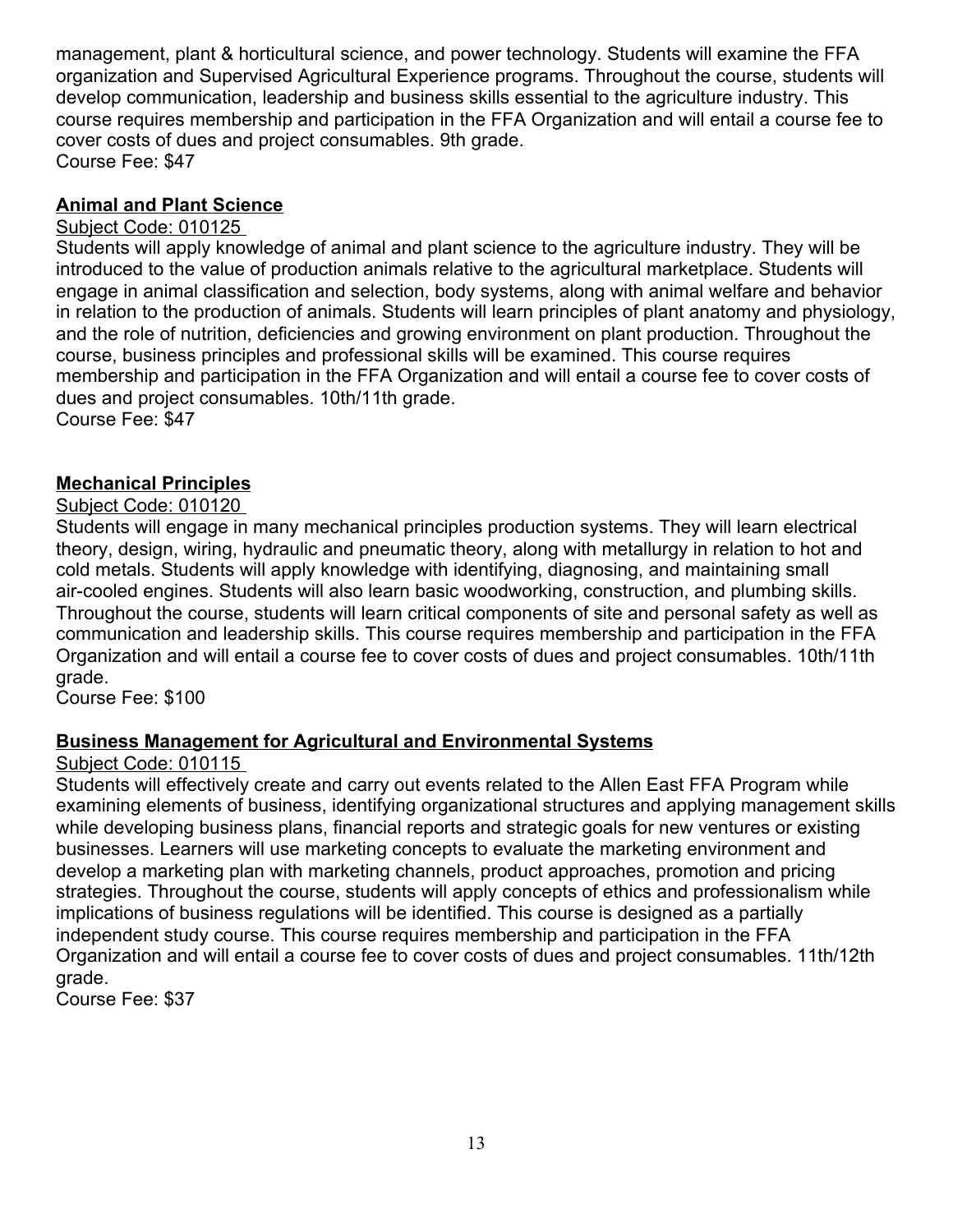# **Conservation Education**

# Subject Code: 010190

Students will build an understanding of science content and learn scientific techniques taught through the lens of conservation with an emphasis on hands-on, real-world activities. The curriculum will center on wildlife conservation and the outdoor recreational activities that financially support the North American Model of Wildlife Conservation, such as hunting, fishing, trapping, conservation work, shooting sports and boating; and how they directly benefit habitat enhancement and protection, and wildlife management, including game, non-game and endangered species. Students are not required to actually participate in these activities, but rather the lessons relate to these recreational activities. 11th/12th grade.

Course Fee: \$47

#### **Agricultural and Environmental Systems Course Descriptions (Middle School)**

# **8th Grade Agriculture**

Students will learn fundamental knowledge and skills to introduce them to opportunities in Agriculture and FFA. Students will…

- Be given brief overview of what the FFA organization can do for their future
- Learn basic Quality Assurance Standards for Livestock
- Apply knowledge of plant science to project based learning
- Learn basic shop skills allowing students to create and learn in a wood shop environment.

Course Fee: \$20

# **FOREIGN LANGUAGE**

# **French I: 1 Credit**

NOTE: an average of C in 8th grade English is highly recommended to enroll in this course. French I introduces basic vocabulary and grammar. Students will begin developing reading, writing, listening, and speaking skills. Students will also study the geography and culture of France. Students will be expected to work cooperatively and collaboratively.

# **French II : 1 Credit.**

NOTE: an average of C in French I is highly recommended to enroll in this course.

After a review of French I vocabulary and grammar, this level leads to more complex concepts. Reading, writing, listening, and speaking skills are further developed. Students will continue to study the geography and culture of France and some of its departments, including a unit about Paris.

# **BGSU 1020/2010 1 Credit. BGSU Admission requirements. CC+ course.**

# **French III/IV 1 Credit. An average of C in French II is required to enroll in this course. Cycle A**

This is a course for students who are self-motivated. In addition to reviewing and building on to the grammar and vocabulary from previous levels, students will focus on strengthening their conversational speaking and listening comprehension skills. This will be attained via in depth study of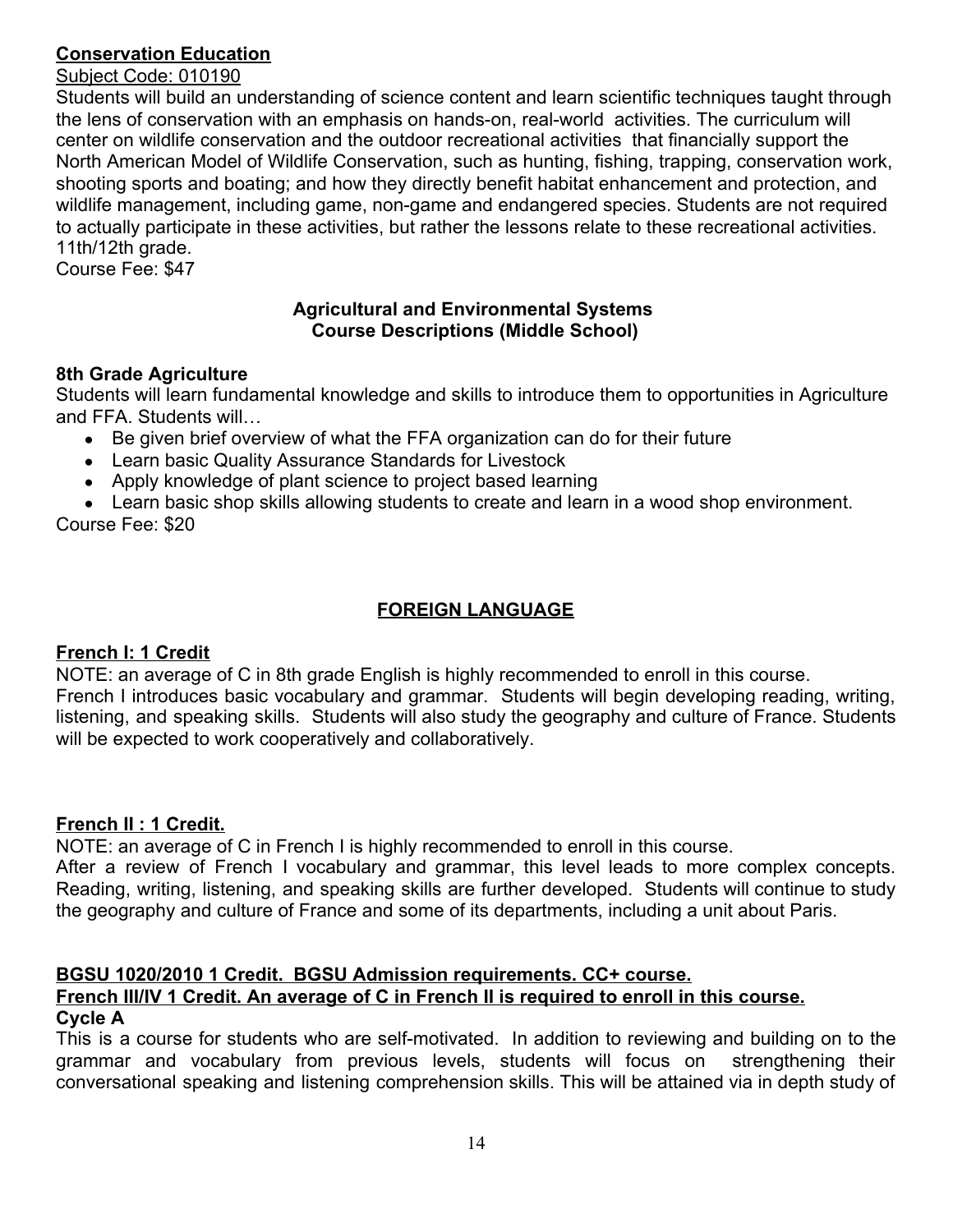the culture and history of France through a variety of methods, among these include classical and contemporary readings. conversational speaking and listening comprehension skills.

#### **BGSU 1020/2010 1 Credit. BGSU Admission requirements. CC+ course. French III/IV 1 Credit. An average of C in French II is required to enroll in this course. Cycle B**

This is a course for students who are self-motivated. Emphasis will be on conversational and grammatical skills. Compositions will be written and conversations will be held about daily life, literature and films. Students will study francophone Africa in which they complete further research on a designated topic on which they will create and complete a presentation.

# **Spanish I: 1 Credit**

NOTE: an average of C in 8th grade English is highly recommended to enroll in this course.

Spanish I course starts the exploration of all aspects of communication, including the development of listening, speaking, reading, and writing skills. Through an examination of the cultures of Spanish-speaking people, students enhance their understanding of Spanish grammar as they increase their vocabularies and active-communication skills in the target language. By emphasizing on the communicational skills, talking and listening, the main reason for this subject is to start to prepare the student for a globalized world where to speak more than one language is required to succeed.

# **Spanish II: 1 Credit**

NOTE: an average of C in Spanish I is highly recommended to enroll in this course.

Spanish II course continues the exploration of all aspects of communication, including the development of listening, speaking, reading, and writing skills. As in Spanish I, this class will use the four pillars of language to review and strengthen vocabulary, basic grammatical structures of the Spanish language, and Spanish comprehension and communication skills. Spanish II gives the student a better chance to speak the language due to the foundation he brings from Spanish I. The main reason for this subject is to integrate the student in a 70% Spanish spoken environment so they can be prepared for a globalized world.

# **Spanish III: 1 Credit. A "C" in Spanish II is required**

Spanish III is offered to highly motivated students who want to be challenged with a fast paced curriculum. Speaking and reading will be covered in more depth, as well as familiarity with some grammatical concepts. Correct pronunciation and oral proficiency are primary goals. This requires a daily emphasis on listening and speaking. The classroom experience will provide an appreciation and development of cultural awareness through various readings, media resources and authentic materials. In short, my philosophy entails that students should be able to turn the skills and knowledge acquired in the classroom (through Spanish I, II, and III) into a functional experience that can be used to excel by communicating effectively in the Spanish speaking world.

# **Spanish IV: 1 Credit: A "C" in Spanish III is required**

In Spanish IV students will continue to study vocabulary and grammar in depth as well as review grammar concepts learned in previous levels of Spanish. Students will further develop creative and expository writing skills through a variety of assignments, such as conducting and compiling survey data and planning a spring break trip. Students will read Hispanic literature and study Hispanic culture and history. The focus of this course is to converse and to develop the student's confidence in his/her conversational skills. Topics of conversation include social issues and current events.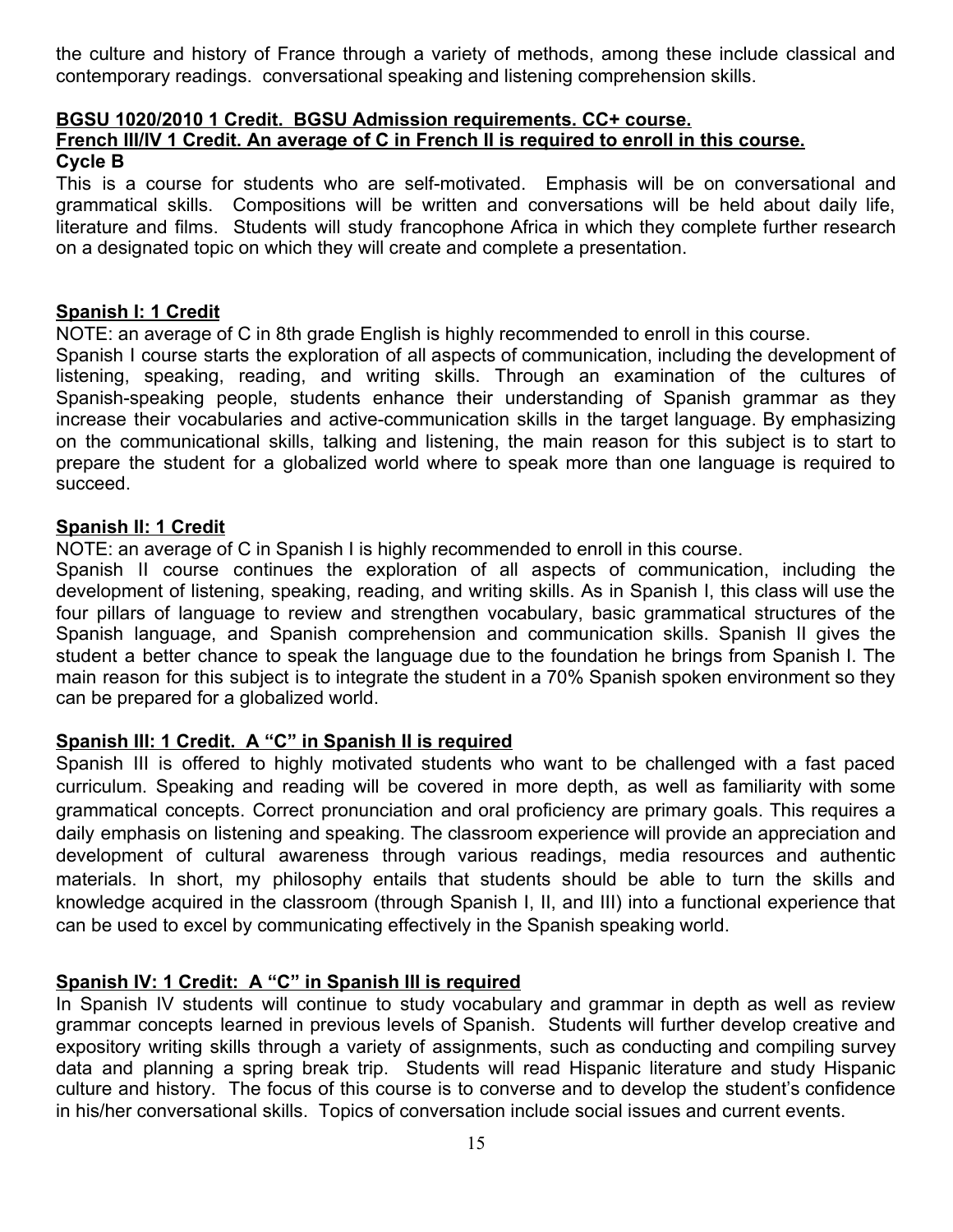# **MATHEMATICS**

# **Regular/Work Graduation Path:** Alg 1, Geo, Alg 2, Tech Math

**College Bound**: Alg 1, Geo, Alg 2, Advanced Math

**CC+:** Alg 1, Geo, (Honors) Alg 2, College Algebra, PreCalculus, Calculus (if Math/Science track) **CC+:** Alg 1, Geo, Alg 2, College Algebra and/or Stats (if not Math/Science track)

# **Algebra I: 1 Credit**

Algebra I is the foundation for all the advanced mathematics. Students will learn a new language of signs and symbols. Students will learn the concept of equations in problem solving and develop skills that will aid in the study of the advanced sciences. A scientific calculator is required for this course.

# **Algebra II: 1 Credit. Prerequisite: Algebra I and Geometry**

- (A) Algebra II stresses both the structure of algebra and development of computation problem-solving skills.
- (B) Structure and properties of real numbers are reviewed and extended.
- (C) Problem-solving techniques are developed for various types of problems such as those dealing with mixtures, uniform motion, work, percent, etc.
- (D) Equations, inequalities, polynomials, and functions are simply treated.
- (E) A scientific/graphing calculator is required for this course.

# **Honors Algebra II: 1 Credit. Prerequisite: Algebra 1 and Geometry**

This course is a more in depth, faster-paced version of Algebra 2. A math teacher recommendation is required. Students will receive a weighted grade for this class. A TI-83 or TI- 84 Calculator required.

# **Geometry: 1 Credit. Prerequisite: Algebra I**

Geometry presents an introduction to formal proofs beginning in the first chapter and is followed by lessons on inductive and deductive reasoning and indirect proofs in subsequent chapters. Concepts of space geometry are integrated with plane geometry throughout the text. Algebraic skills are reviewed and strengthened through application to solving problems in geometry. The course includes trigonometry construction and loci, coordinate geometry and transformations. A scientific calculator is required for this course.

#### **IMT 1911 Technical Math I**

This is the first, in a two-course math sequence, which emphasizes the practical application of mathematics to a variety of industries such as: business, technical, trade and/or allied health programs. This course concentrates on providing the essential algebra and geometry needed in technical and trade programs. A scientific calculator is required.

#### **Text, materials and supplies:**

| Title:     | Elementary Technical Mathematics $-11^{th}$ Edition: |
|------------|------------------------------------------------------|
| Author:    | Dale Ewen and C. Robert Nelson                       |
| Publisher: | Cengage Learning                                     |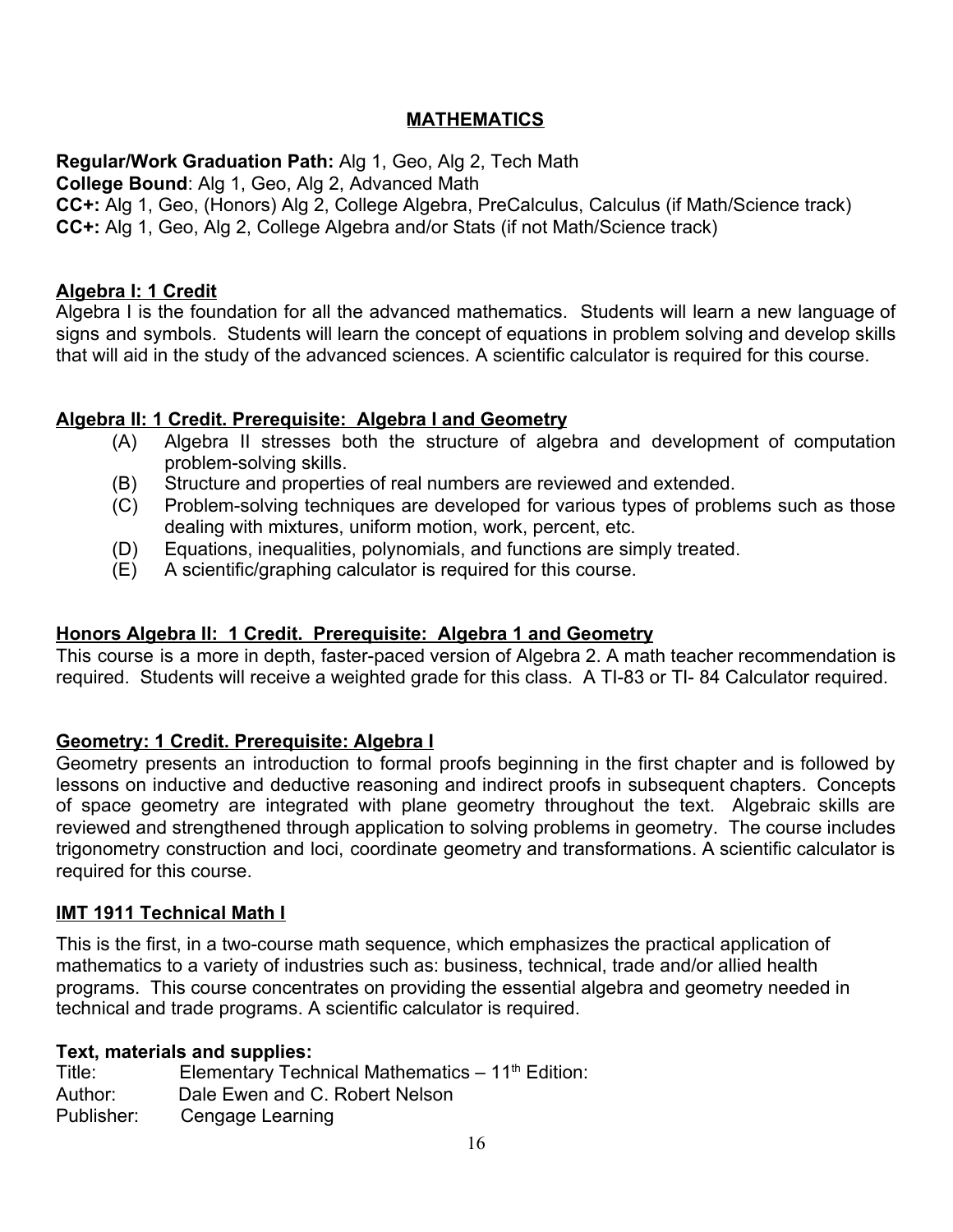ISBN: 978-1-285-19919-1

#### **Student learning outcomes:**

To become proficient in most technical programs, students must be able to demonstrate understanding of how to solve problems by applying the basic arithmetic, geometric, and statistical operations necessary to solve problems related to a wide variety of technical areas inclusive of: auto/diesel mechanics, industrial, construction, electronics, allied health, CAD/drafting, HVAC, manufacturing, welding, aviation and natural resources.

#### **Advanced Math (Pre-Calc) – 1 Credit. Prerequisite: Algebra I, II and Geometry**

This course will present a complete study of pre-calculus topics. It is designed for above average math students who would like to prepare for college mathematics, to review for college entrance examinations, or simply study more mathematics. The course will begin with the study of advanced algebra concepts and continue with the study of trigonometry and its applications. The last part of the course will present a study of conic sections, vectors, and determinants, sequences and series, statistics, probability, and introductory calculus. Scientific or graphing calculator is required for this course.

#### **BGSU College Algebra II: Math 1220: A Scientific (non-graphing) calculator is needed. BGSU Admission requirements. CC+ course.**

This course is self-paced with the program ALEKS **without** teacher instruction.

BGSU Description: Review of functions and their graphs, linear and quadratic functions, factoring. Polynomial and rational functions. Review of exponents. Exponential and logarithmic functions and their graphs. Systems of equations, theory of equations.

#### **BGSU Precalculus: Math 1280: A TI-83 or TI- 84 Calculator required. Prerequisite: A C or higher in College Algebra II (Math 1220) or satisfactory math placement score. BGSU Admission requirements. CC+ course**

BGSU Description: Basic algebra; inequalities; functions and graphs; logarithmic and exponential functions; trigonometric functions and identities; applications and other topics.

#### **BGSU Calculus 1A and 1B: Math 1340 and 1350: A TI-83 or TI- 84 Calculator is required. Prerequisite: A C or higher in PreCalculus or a satisfactory math placement score. BGSU Admission requirements. CC+ course.**

This course will cover limits, the derivative, differentiation techniques and applications of the derivative. The definite integral; the fundamental theorem; indefinite integrals; integration by parts, by substitution and using tables; and applications of definite and indefinite integrals.

#### **BGSU Introduction to Statistics 1150: A TI-83 or TI- 84 Calculator required. BGSU Admission requirements. CC+ course.**

BGSU Description: Description of data, binomial and normal distributions, estimation and testing hypotheses for means and proportions.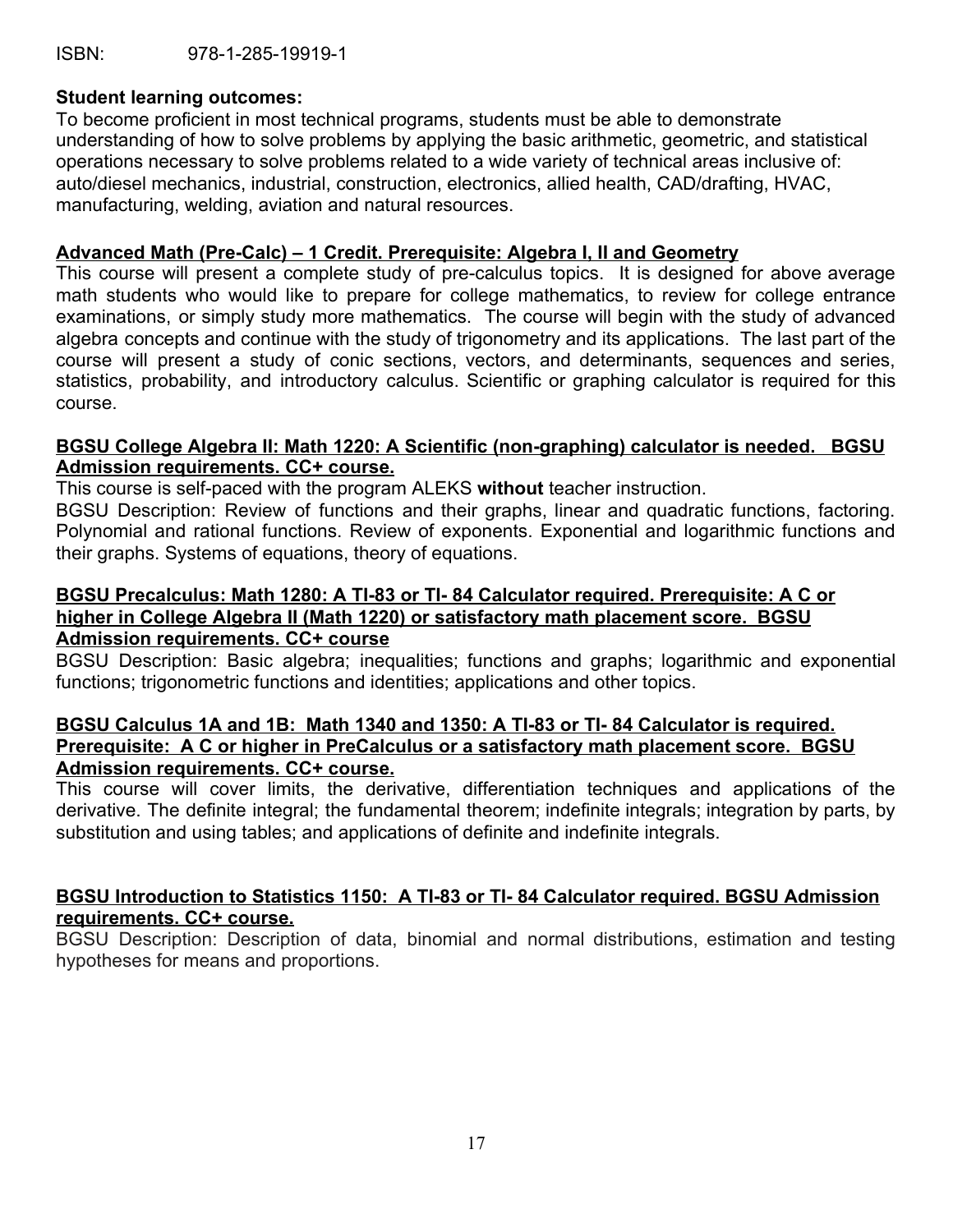# **Recommended Traditional Pathway - Science**

9th grade: Physical Science, 10th grade: Biology I, 11th grade: Chemistry I or Biology II, 12th grade: Chemistry II or Biology II or Biology III or Physics

#### **Recommended Accelerated Pathway - Science**

9th grade: Biology I, 10th grade: Chemistry I, 11th grade: Chemistry II or Biology II or Physics, 12th grade: Chemistry II or Biology II or Biology III or Physics

# **Physical Science: 1 Credit**

Incoming freshmen with an "A" average in 8th grade science have the option of taking Biology their first year in order to fulfill their first science credit. Students with "B" average or lower are encouraged to take Physical Science their freshman year. This science class studies the basic chemistry and physics concepts such as the study of matter: classification of matter, atoms and periodic table, bonding and compounds, conservation of energy, force and motion.

#### **Biology I: 1 Credit**

Biology is devoted to the study of living things. Students will explore cell structure and function, genetics and heredity, evolution and classification, diversity of living organisms and their ecological roles, and an introduction to animal structure and function. LAB FEE: \$25.00

# **Biology II: 1 Credit. Pre- Requisite: Biology I**

Second year Biology is not a continuation of Biology I. It is a study of anatomy and physiology of the human body. Students are required to study the structure and function of the body. The course includes a dissection of a cat. LAB FEE: \$25.00

#### **Biology III: 1 Credit. Pre- Requisite: Biology II and Physical Science or Chemistry I.**

Third year Biology is a continuation of Biology II. It is the study of the body systems that were not covered in Bio II. The course includes a dissection of a cat. LAB FEE: \$25.00

#### **Chemistry I: 1 Credit Pre- Requisite: Biology I**

Chemistry is the study of matter and the changes that it undergoes. This is done on a fairly rigorous level and is intended for those going on to higher education, especially those interested in majoring in science, health careers, technology, engineering, or mathematics. This course involves lab work from which the various topics are developed and uses mathematics. Chemistry is a lab course that meets everyday and two periods twice a week. A basic scientific calculator is required (TI-25 or equivalent). LAB FEE: \$25.00

# **Advanced Chemistry: ONU/BGSU/OSU/Rhodes Admission requirements. This course may be CC+ course if approved by ONU/BGSU/OSU/Rhodes.**

# **Recommended math course: Algebra II**

Advanced Chemistry is a continuation of Chemistry I, for upperclassmen that are interested in science, health careers, technology, engineering, or mathematics, and will probably attend college. The course will include a large component of independent, student-directed work. The course will include a large component of independent, student-directed work. The course's content is an extension of first year chemistry, and includes Scientific Measurements, Elements and the Periodic Table, the Mole and Stoichiometry, Molecular view of reactions in aqueous solutions, Chemical bonding, Oxidation-Reduction Reactions, Energy and Chemical change, Properties of gases, and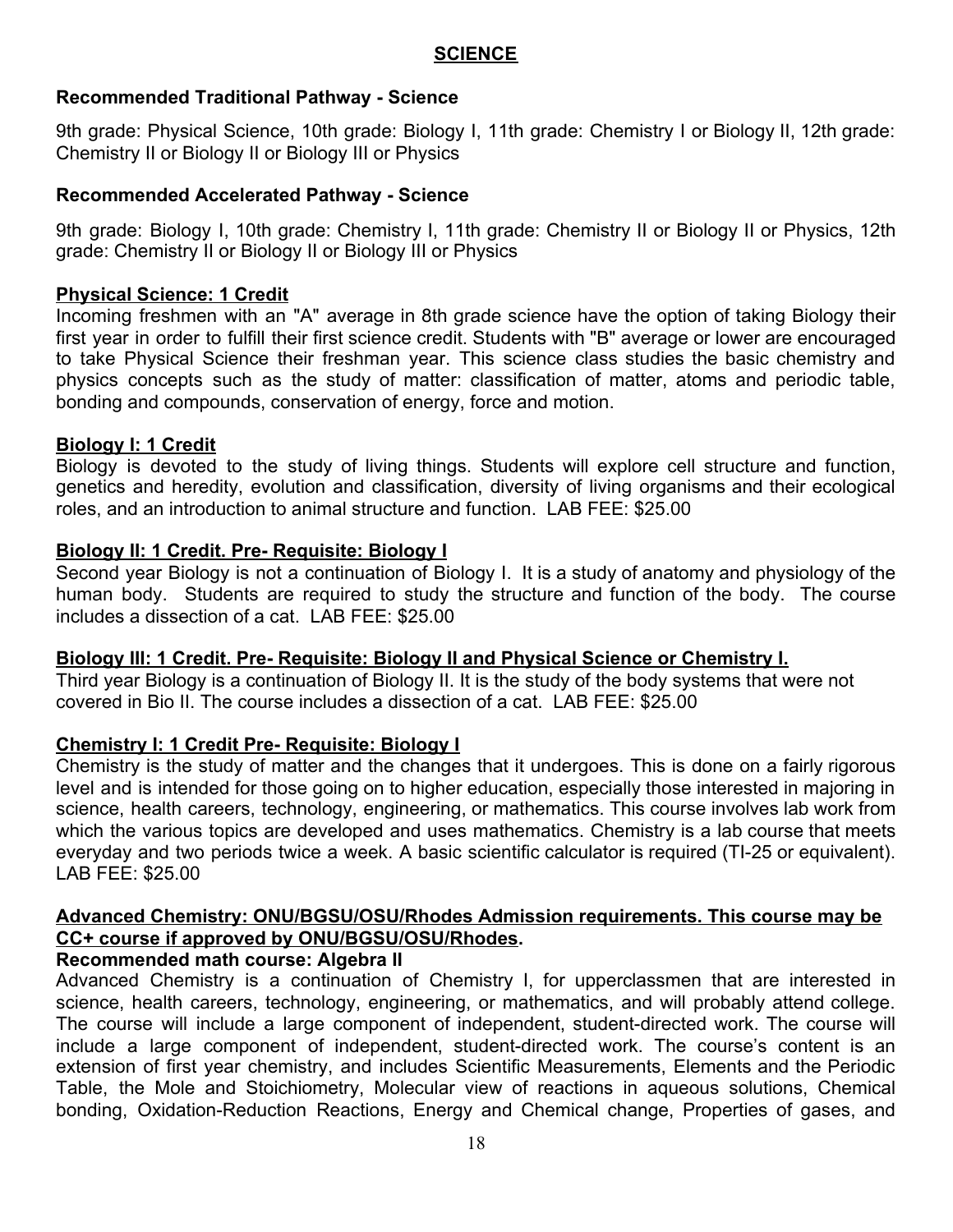Acids and Bases. A basic scientific calculator is required (TI-25 or equivalent). Meeting times will be determined based on the student's class schedule. LAB FEE: \$30.00

# **Physics: Pre- Requisite Algebra II. This course may be CC+ if approved by BGSU/ONU/OSU/Rhodes**

# **Recommended math course: Trigonometry**

Advanced Physics meets concurrently with physics, is designed for students who are interested in science, health careers, technology, engineering, or mathematics, and will probably attend college. The course's content deals with measuring and understanding the physical environment by using applied math. The course's content deals with measuring and understanding the physical environment by using applied math. It covers six basic areas of science: Kinematics in One and Two Dimensions, Dynamics, Work and Energy, Circular motions, Momentum, Waves and Optics. Advanced Physics is a lab course, which means it meets every day and two periods twice a week. A basic scientific calculator is required (TI-25 or equivalent) LAB FEE: \$30.00

#### **PLTW Biomedical Science: 1 Credit: Full Year**

In the introductory course of the PLTW Biomedical Science program, students explore concepts of biology and medicine to determine factors that led to the death of a fictional person. While investigating the case, students examine autopsy reports, investigate medical history, and explore medical treatments that might have prolonged the person's life. The activities and projects introduce students to human physiology, basic biology, medicine, and research processes while allowing them to design their own experiments to solve problems.

# **PLTW Medical Interventions: 1 Credit: Full Year**

Students follow the life of a fictitious family as they investigate how to prevent, diagnose, and treat disease. Students explore how to detect and fight infection; screen and evaluate the code in human DNA; evaluate cancer treatment options; and prevail when the organs of the body begin to fail. Through real-world cases, students are exposed to a range of interventions related to immunology, surgery, genetics, pharmacology, medical devices, and diagnostics.

#### **Astronomy Prerequisites Geometry & Bio 1**

In Astronomy, students conduct laboratory and field investigations, use scientific methods, and make informed decisions using critical thinking and scientific problem solving. Students study the following topics: astronomy in civilization, patterns and objects in the sky, our place in space, the moon, reasons for the seasons, planets, the sun, stars, galaxies, cosmology, and space exploration. Students who successfully complete Astronomy will acquire knowledge within a conceptual framework, conduct observations of the sky, work collaboratively, and develop critical-thinking skills.

#### **Environmental Science Prerequisites Bio 1**

Environmental Science incorporates biology, chemistry, physics, physical geology and introduces students to key concepts, principals and theories within environmental science. Investigations are used in this course to explain and understand the behavior of nature in a variety of inquiry and design scenarios that incorporate scientific reasoning, analysis, communication skills and real-world applications.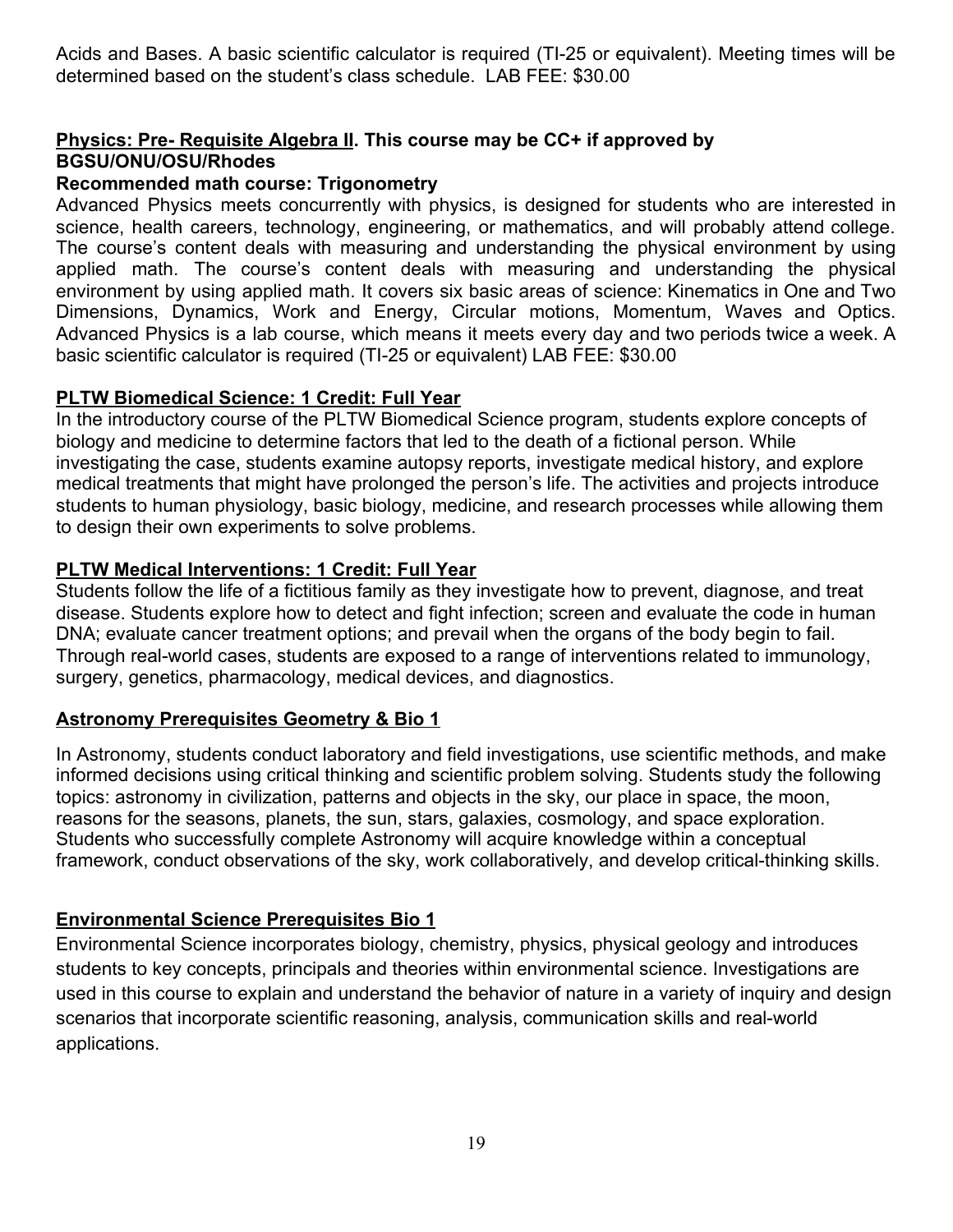# **STEM/Robotics: Half Credit**

Students will explore various topics of engineering and concepts associated with robotics. Computer skills and technology skills will be developed. Teamwork, problem solving skills, use of a design development process and scientific principles will be applied in this course. You will explore various technology systems and manufacturing processes to learn how engineers use math, science and technology in problem solving to benefit people.

# **SOCIAL STUDIES**

# **Integrated History I: 1 Credit**

 A survey class of social studies that meets the requirement of the new Core Curriculum's Modern World History course. It opens with a brief survey of Geography and focuses on peoples in society, decision making, and citizenship rights and responsibilities. The course will look at these areas individually, as well as interrelated. It starts with a look at the Enlightenment, takes a look at Revolutions throughout history, The Industrial Revolution, Imperialism, World War 1 and 2, The Cold War and recent history focusing on Globalization. The class is in line with new State Standards and will help students achieve a better understanding of the world around them.

# **Integrated History II: 1 Credit**

 A survey class of social studies that meets the requirement of the new core curriculum's American History course as well as prepares students for the end of course exam. It focuses on American heritage, and the democratic process. The course will look at these areas individually, and also show how they relate to each other, and the ideas and materials in integrated 1. It is also designed to help them gain a better understanding of their heritage as Americans, and the rights and responsibilities that go along with it.

#### **Government: 1 Credit**

This class will highlight events in American History, and focus on some of the cultural aspects of the periods in question. It will attempt to gain a better understanding of the events through the period's literature, music, art, and social movements. The class will also look at the changes in government and its role in the United States. Highlight some of its leaders, achievements, errors, and their long-term effects on American society.

#### **\*BGSU American/World History which can include Early America, Modern America, Early Civilizations or Modern World: BGSU admission requirements. CC+ This is pending approval from BGSU.**

# **AP United States History: 1 Credit**

AP United States History is a course designed by the College Board Advanced Placement Program. AP United States History will have a classroom element but it will also contain a large independent study component. Reading and writing assignments are extensive, and time consuming and will require substantial time outside of the classroom.

Students will take the College Board AP U.S. History Exam in May. The test will cost approximately \$89.00. With a passing grade of 3 or higher on the exam students can earn college credit at any state supported university or college.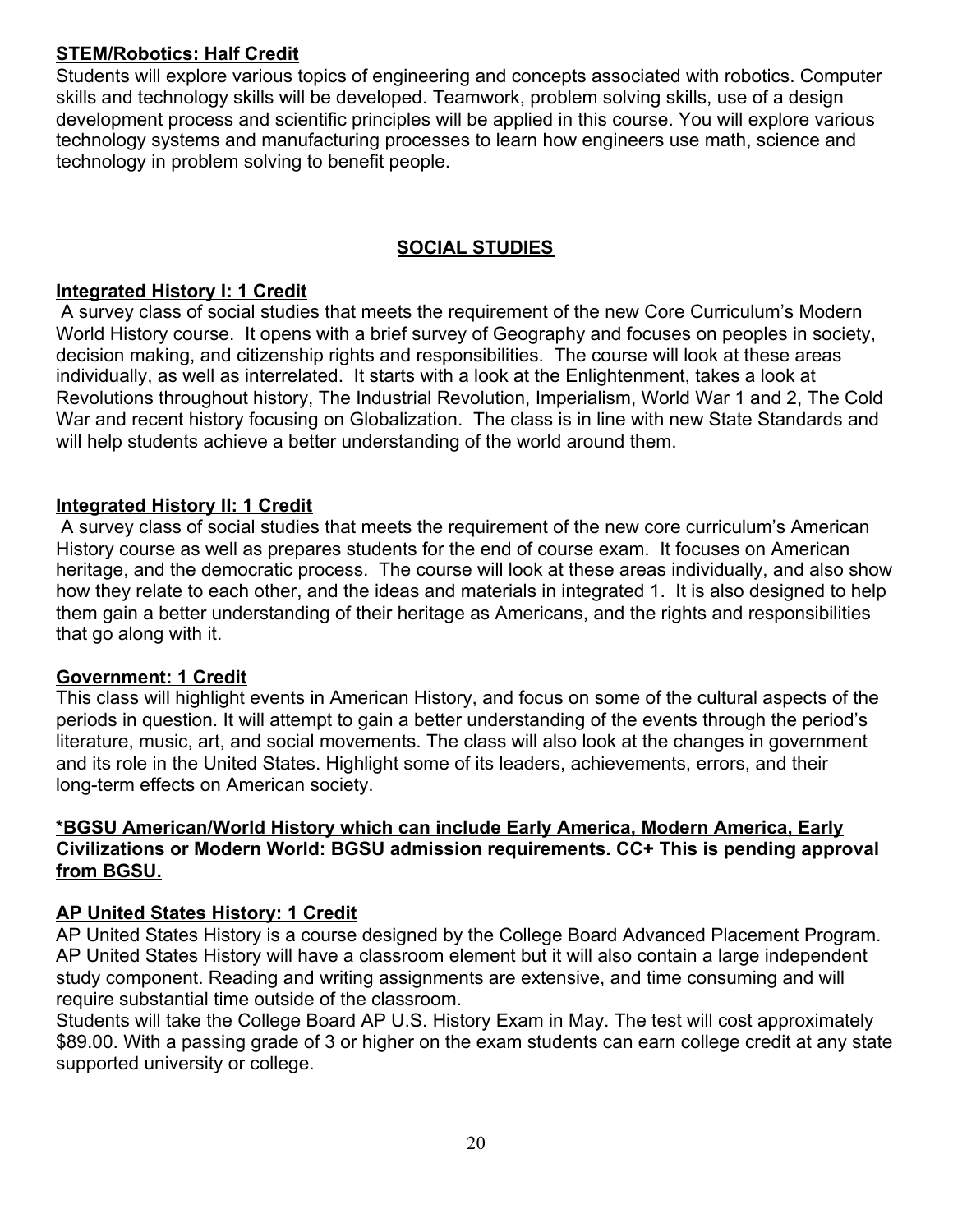# **Psychology: Half Credit**

Psychology provides students with a systematic and scientific approach to the study of human behavior and mental processes. Students will explore various aspects of human behavior including theories of personality, aspects of thought processes, states of consciousness, motivation and emotion, and the basic areas of mental illness.

# **Sociology: Half Credit**

Sociology is an elective course designed to familiarize students with various cultures and the problems resulting from people living in groups. This course covers such topics as culture, subcultures, social institutions, collective behavior, social change, social deviation, the family, religion, racial and ethnic minorities, poverty, and crime. The latter portion of this course deals specifically with the pressing problems of our society, their causes, and possible solutions.

# **Current Events/History of Rock: Half Credit**

Using current events, this elective course focuses on world and local issues that affect students' everyday lives, such as economics, government and conflict. This course uses various social mediums to support class discussion. Additionally, students participate in group projects, presentations and work with primary source materials and opinion pieces in order to better understand the world around them. Rock and Roll influence on society and use in political events will be covered.

# **BUSINESS EDUCATION**

# **Yearbook production – 1 Credit**

Yearbook Production offers students the opportunity to produce a record of Allen East High School. Students will learn feature writing, photography, photo editing, computer skills, advertising, and yearbook design. Students are responsible for raising funds to produce the yearbook.

#### **Yearbook production II – 1 Credit**

Second year students will continue building on the skills they started learning in their first year of Yearbook Production. Students will advance their desktop publishing skills, gain a greater understanding of digital photography, and develop a fundraising, sales and marketing campaign. Also, they will take more of a leadership role and aid in the instruction of the first year students. Teamwork is expected.

#### **ART**

# **Painting: Half Credit**

Length: Semester Student Fees: TBD

This course will address issues in the areas of still-life, portrait, landscape, and abstract paintings using acrylics, watercolors and water soluble oil paints. Students will focus on developing content and personal expression. Students will be guided through a series of projects concerning visual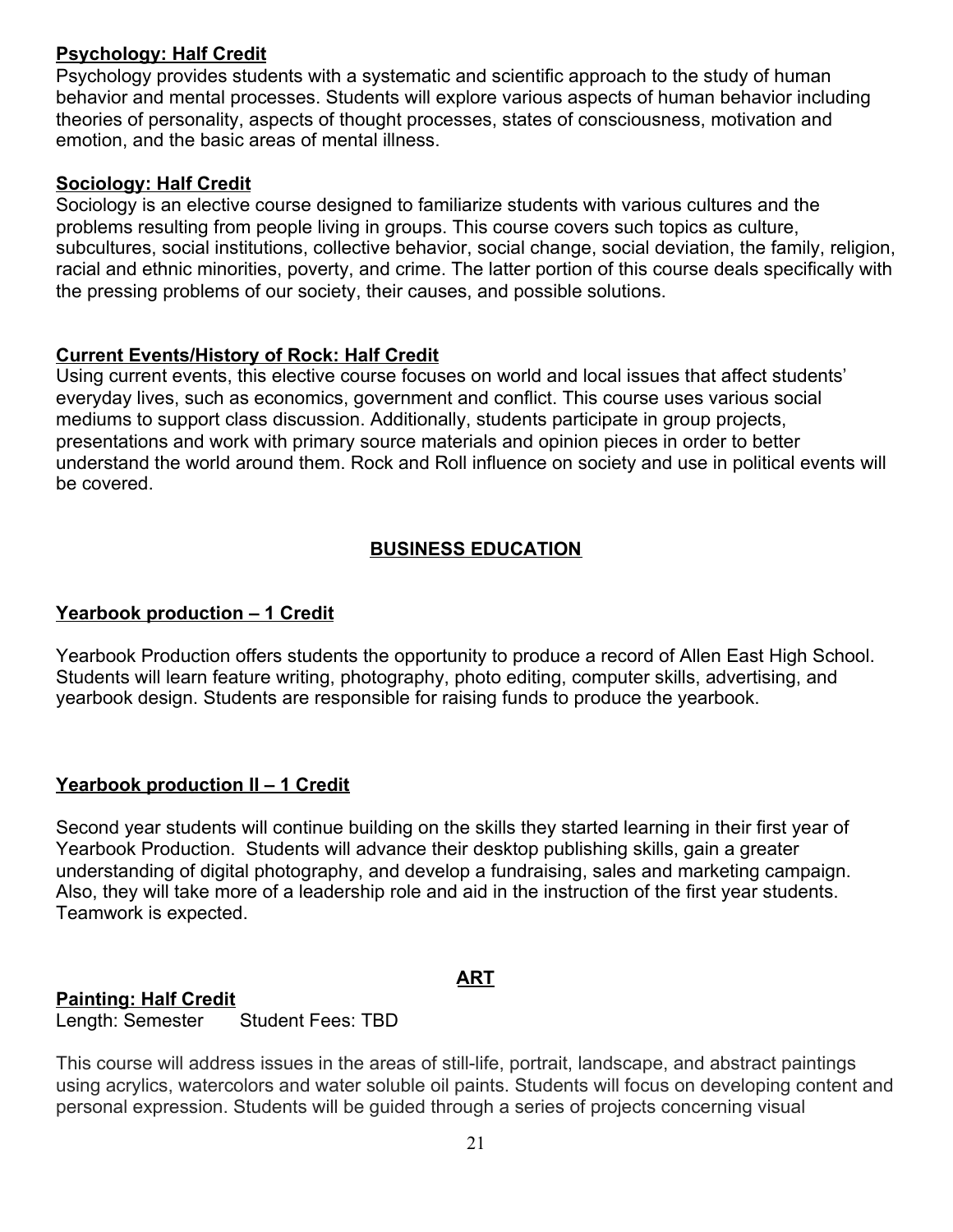expression. These projects will advance students' understanding of the formal elements of art and principles of design through various media, as well as develop conceptual possibilities within the art work. The emphasis for this course will be placed largely on representational art making with subjects stemming from objects, persons, interior/exterior of structures, and spaces physically seen.

# **Drawing: Half Credit**

Length: Semester Student Fees: TBD

This course is designed to be an exploration of drawing techniques and concepts. It is also intended to develop expression and discipline in drawing with emphasis on materials. Studio time is emphasized, but the class will also include lectures, demonstrations, exercises, and critiques. Students will create a variety of drawings such as still life, abstract, surreal, landscape, and more while using and experimenting with a variety of media. Students will also be required to keep a sketchbook.

# **Sculpture: Half Credit**

Length: Semester Student Fees: TBD

Sculpture is a course that is designed to explore the three-dimensional realm of art making. Students will work with clay, plaster, and other materials to produce works that range from conceptual to life like. Students will become familiar with 3-D artmaking tools as well as learn about different sculptors and their contributions to the art world. Creativity and quality craftsmanship will be emphasized.

#### **Officiating 1 Credit**

Students will study and become an OHSAA licensed official in four different sports. Upon completion of each sport and passing of the OHSAA test, students can begin working junior high-level contests and be paid.

# **HEALTH**

#### **Health: Half Credit. Graduation requirement.**

The course includes information on the topics of alcohol, tobacco, drugs, nutrition, CPR, first aid, stress, fitness, mental health, sex education, relationships, and suicide prevention and intervention. The course also provides guest speakers from a variety of community agencies and you will receive a CPR certification.

#### **Isotonics/Strength Training: 1 Credit**

Students will gain an understanding of weight training and fitness. Nutrition, training programs and proper technique will be taught.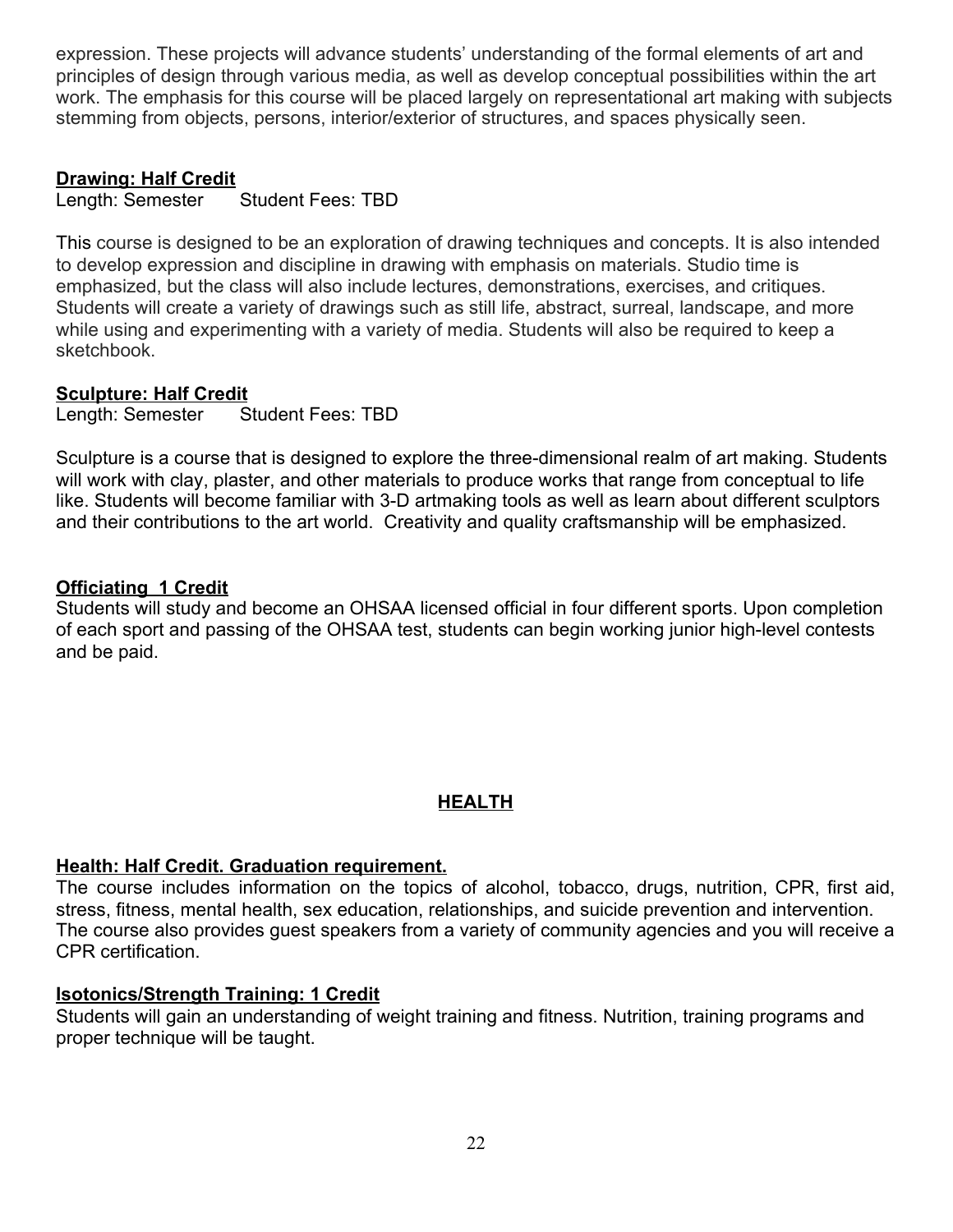# **Mental Health Literacy: Half Credit: Grade 11**

Students will gain understanding on how to optimize and maintain good mental health, learn about mental disorders and their treatments, engage in decreasing stigma and enhance help-seeking efficacy by knowing when and where to get help through having the skills necessary to promote self-care.

The course will integrate material from an evidenced based program called "The Mental Health High School Curriculum Guide" and will be offered to junior and senior standing students.

#### **Sophomore Seminar: Half Credit**

Students will have introductions into the ACT. What individual tests are involved, how to budget time for the test. Apollo programs and what job opportunities each can provide. Graduation pathways, credit needed, honors diploma etc. Career introduction and Ohio Means Jobs. Use of Envision It career program. How to study and budget your time/activities.

#### **Junior Seminar Half Credit**

Students will continue with ACT prep and practice tests. Begin college visits and the application process. Have career exploration. Participate in financial literacy while exploring the total cost of ownership of items. Financial literacy is everything in a person's life that involves money. The focus is on the way individuals meet their personal financial goals through spending, saving, investing and borrowing. Consideration is made to develop an understanding of the relationship between American business and American consumers and their roles in our economic society.

Begin a service learning project. Students will hear from college, military and career representatives.

# **Senior Seminar: 1 Credit**

Students will work on FAFSA, work with the Ohio Means Jobs coach. Finalize college applications, scholarships, check their own credit accumulation and GPA. Begin/continue service learning or internship opportunities.

#### **Sophomore Writing: Half Credit**

Students will develop their technical writing skills with the emphasis on informational writing.

#### **MUSIC**

#### **Choir: 1 Credit**

Allen East High School Mixed Choir: Attendance to this class is not by audition. It is for people who enjoy singing and wish to learn more about quality musical production; clear diction, use of dynamics, vocal balance, vocal blend and vocal expression. This class provides students with the opportunity to study and perform a variety of quality musical works, to develop vocal styles, and to produce a mature vocal tone. As well as learning about musical production, choir also affords students opportunities to develop organizational skills while building individual responsibility and commitment to a group. The High School Mixed Choir will combine with the Royale Blues as one choir. First semester will include concert choir selections while second semester will include show choir selections involving singing and some dancing. Students will participate in three concerts a year: Fall, Winter, and Spring. Required Concerts are worth 200 points. Students will earn participation grades each week as well as homework and project grades. Students who cannot attend a required performance must submit a written excuse for missing and complete a makeup assignment for the missed performance. All grades are subject to the Allen East High School Grading Scale.

FEE: \$10.00 ROBE RENTAL – REQUIRED CLEANING FEE